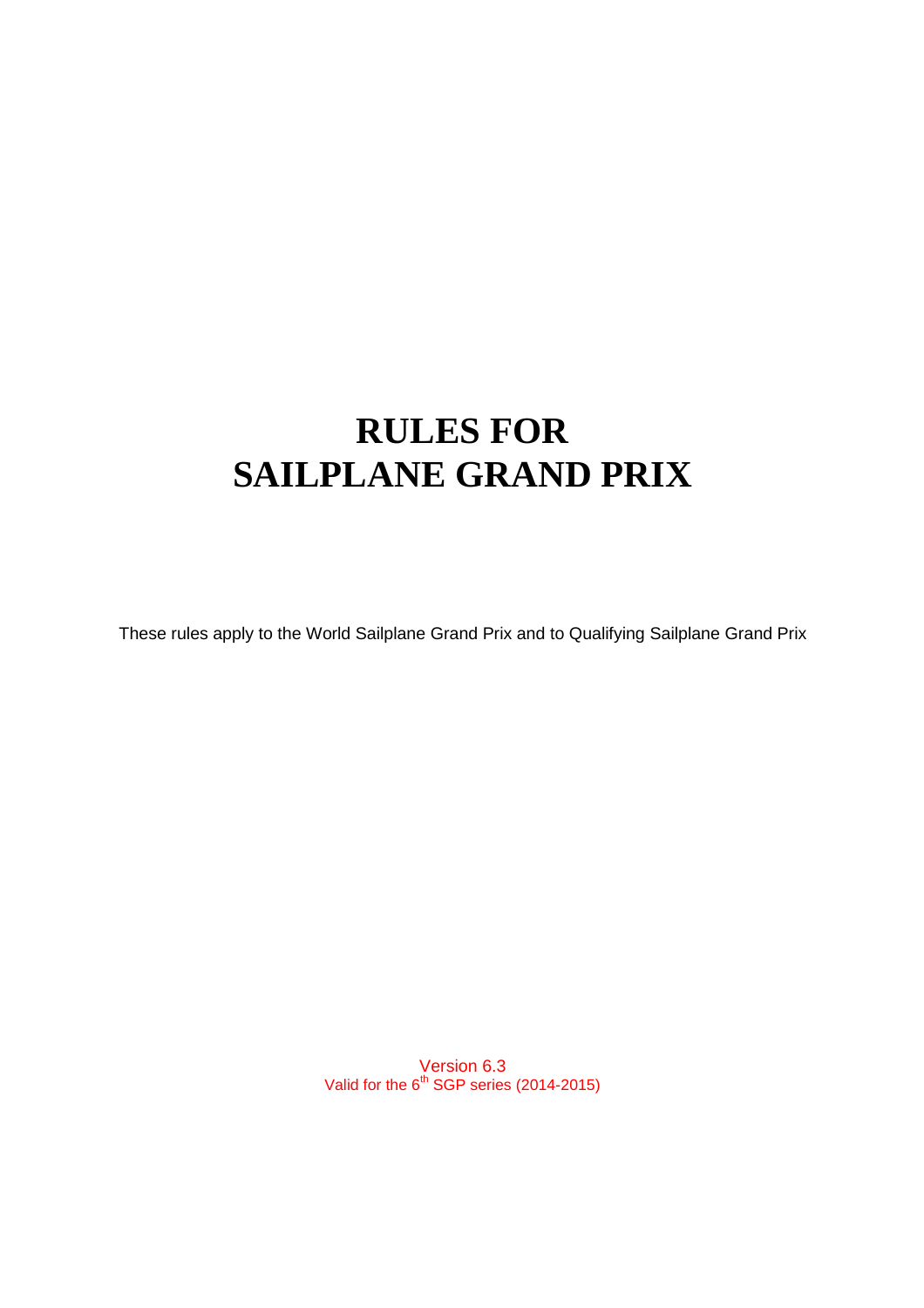# **CONTENTS**

| Para<br>PART <sub>1</sub> | <b>Subject</b><br><b>GENERAL</b>           | Pq             | Para<br>PART <sub>7</sub> | <b>Subject</b><br>SAILPLANE GRAND PRIX PROCEDURES |
|---------------------------|--------------------------------------------|----------------|---------------------------|---------------------------------------------------|
| 1.0                       | Definitions                                | 2              | 7.1                       | The Launch Grid                                   |
| 1.1                       | Objectives of the Championships            | $\overline{2}$ | 7.2                       | Launching                                         |
| 1.2                       | <b>General Requirements</b>                | $\overline{2}$ | 7.2.1                     | <b>Launching Procedures</b>                       |
| 1.3                       | <b>Championship Classes</b>                | $\overline{2}$ | 7.2.2                     | <b>Procedures for Motor Gliders</b>               |
| 1.4                       | Responsibilities of the Organisers         | $\overline{2}$ | 7.3                       | Starting                                          |
|                           |                                            |                | 7.3.1                     | <b>Definitions</b>                                |
| PART <sub>2</sub>         | SAILPLANE GRAND PRIX OFFICIALS             |                | 7.3.2                     | <b>Starting Procedures</b>                        |
| 2.1                       | The Sailplane Grand Prix Director          | 3              | 7.3.3                     | <b>Radio Procedures</b>                           |
| 2.2                       | Referee                                    | 3              | 7.3.4                     | Validity of Starts                                |
| 2.3                       | Steward                                    | 4              | 7.4                       | <b>Turn Points</b>                                |
|                           |                                            |                |                           |                                                   |
| PART <sub>3</sub>         | <b>PILOTS</b>                              |                | 7.4.1                     | Definitions                                       |
| 3.1                       | Selection                                  | 4              | 7.4.2                     | <b>Turn Point Procedure</b>                       |
| 3.2                       | Entries                                    | 4              | 7.4.3                     | Validity of Turn Points                           |
| 3.2.1                     | <b>Application for Entry</b>               | 4              | 7.5                       | Outlanding                                        |
| 3.2.2                     | <b>Entry Fee</b>                           | 4              | 7.6                       | Finishing                                         |
| 3.2.3                     | Rejection of Entries                       | 4              | 7.6.1                     | Definitions                                       |
| 3.3                       | <b>Pilot Criteria</b>                      | 4              | 7.6.2                     | <b>Finish Procedures</b>                          |
| 3.4                       | Registration                               | 5              | 7.6.3                     | Validity of the Finish                            |
| 3.5                       | Insurance                                  | 5              | 7.7                       | Landing                                           |
|                           |                                            |                | 7.8                       | <b>Flight Documentation</b>                       |
| PART <sub>4</sub>         | <b>TECHNICAL REQUIREMENTS</b>              |                |                           |                                                   |
| 4.1                       | Sailplanes and Equipment                   | 5              | PART <sub>8</sub>         | <b>SCORING AND PENALTIES</b>                      |
| 4.2                       | Aircraft Maximum Mass Limits               | 6              | 8.1                       | Definitions                                       |
| 4.3                       | Aircraft Identification                    | 6              | 8.2                       | <b>Basic Scoring</b>                              |
| 4.4                       | <b>Tracking System</b>                     | 6              | 8.3                       | Place Scoring                                     |
|                           |                                            |                | 8.4                       | <b>Scoring Parameters</b>                         |
| PART <sub>5</sub>         | <b>GENERAL FLYING PROCEDURES</b>           |                | 8.4.1                     | <b>Competition Day</b>                            |
| 5.1                       | General                                    | 7              | 8.4.2                     | Competitors                                       |
| 5.2                       | <b>Briefing</b>                            | $\overline{7}$ | 8.5                       | Scoring Formula                                   |
| 5.3                       | <b>External Aid to Competitors</b>         | $\overline{7}$ | 8.5.1                     | Daily Time Score                                  |
| 5.3.1                     | <b>Radio Transmitters and Transceivers</b> | $\overline{7}$ | 8.5.2                     | Daily Place Scores                                |
| 5.3.2                     | Other Types of Aid                         | 7              | 8.5.3                     | <b>Overall Place Scores</b>                       |
| 5.4                       | <b>Control Procedures</b>                  | $\overline{7}$ | 8.6                       | Penalties and Disqualifications                   |
|                           |                                            |                | 8.7                       | List of Approved Penalties                        |
| PART <sub>6</sub>         | <b>TASKS</b>                               |                |                           |                                                   |
| 6.1                       | The Sailplane Grand Prix task              | 8              | PART <sub>9</sub>         | <b>COMPLAINTS AND PROTESTS</b>                    |
|                           |                                            |                | 9.1                       | Complaints                                        |
|                           |                                            |                | 9.2                       | Protests                                          |
|                           |                                            |                | 9.3                       | <b>Treatment of Protests</b>                      |
|                           |                                            |                |                           |                                                   |
|                           |                                            |                |                           | PART 10 RESULTS                                   |
|                           |                                            |                | 10 <sub>1</sub>           | Roculte                                           |

| <u>Para</u><br>PART 1 | <b>Subject</b>                      | Pq             | Para<br>PART <sub>7</sub> | <b>Subject</b><br>SAILPLANE GRAND PRIX PROCEDURES | Pq               |
|-----------------------|-------------------------------------|----------------|---------------------------|---------------------------------------------------|------------------|
| 1.0                   | <b>GENERAL</b><br>Definitions       | $\overline{c}$ | 7.1                       | The Launch Grid                                   | 8                |
| 1.1                   | Objectives of the Championships     | $\overline{c}$ | 7.2                       | Launching                                         | 8                |
| 1.2                   | <b>General Requirements</b>         | $\overline{2}$ | 7.2.1                     | Launching Procedures                              | 8                |
| 1.3                   | <b>Championship Classes</b>         | $\overline{c}$ | 7.2.2                     | <b>Procedures for Motor Gliders</b>               | 9                |
| 1.4                   | Responsibilities of the Organisers  | $\overline{2}$ | 7.3                       | Starting                                          | 9                |
|                       |                                     |                | 7.3.1                     | Definitions                                       | 9                |
| PART <sub>2</sub>     | SAILPLANE GRAND PRIX OFFICIALS      |                | 7.3.2                     | <b>Starting Procedures</b>                        | $\boldsymbol{9}$ |
| 2.1                   | The Sailplane Grand Prix Director   | 3              | 7.3.3                     | Radio Procedures                                  | 10               |
| 2.2                   | Referee                             | 3              | 7.3.4                     | Validity of Starts                                | 10               |
| 2.3                   | Steward                             | 4              | 7.4                       | <b>Turn Points</b>                                | 11               |
|                       |                                     |                |                           |                                                   |                  |
| PART 3                | <b>PILOTS</b>                       |                | 7.4.1                     | Definitions                                       | 11               |
| 3.1                   | Selection                           | 4              | 7.4.2                     | <b>Turn Point Procedure</b>                       | 11               |
| 3.2                   | Entries                             | 4              | 7.4.3                     | Validity of Turn Points                           | 11               |
| 3.2.1                 | <b>Application for Entry</b>        | 4              | 7.5                       | Outlanding                                        | 11               |
| 3.2.2                 | <b>Entry Fee</b>                    | $\overline{4}$ | 7.6                       | Finishing                                         | 11               |
| 3.2.3                 | <b>Rejection of Entries</b>         | 4              | 7.6.1                     | Definitions                                       | 11               |
| 3.3                   | Pilot Criteria                      | 4              | 7.6.2                     | <b>Finish Procedures</b>                          | 12               |
| 3.4                   | Registration                        | 5              | 7.6.3                     | Validity of the Finish                            | 12               |
| 3.5                   | Insurance                           | 5              | 7.7                       | Landing                                           | 12               |
|                       |                                     |                | 7.8                       | <b>Flight Documentation</b>                       | 12               |
| PART <sub>4</sub>     | <b>TECHNICAL REQUIREMENTS</b>       |                |                           |                                                   |                  |
| 4.1                   | Sailplanes and Equipment            | 5              | PART <sub>8</sub>         | <b>SCORING AND PENALTIES</b>                      |                  |
| 4.2                   | Aircraft Maximum Mass Limits        | 6              | 8.1                       | Definitions                                       | 13               |
| 4.3                   | Aircraft Identification             | 6              | 8.2                       | <b>Basic Scoring</b>                              | 13               |
| 4.4                   | <b>Tracking System</b>              | 6              | 8.3                       | Place Scoring                                     | 13               |
|                       |                                     |                | 8.4                       | <b>Scoring Parameters</b>                         | 14               |
| PART 5                | <b>GENERAL FLYING PROCEDURES</b>    |                | 8.4.1                     | <b>Competition Day</b>                            | 14               |
| 5.1                   | General                             | $\overline{7}$ | 8.4.2                     | Competitors                                       | 14               |
| 5.2                   | <b>Briefing</b>                     | $\overline{7}$ | 8.5                       | Scoring Formula                                   | 14               |
| 5.3                   | <b>External Aid to Competitors</b>  | $\overline{7}$ | 8.5.1                     | Daily Time Score                                  | 14               |
| 5.3.1                 | Radio Transmitters and Transceivers | $\overline{7}$ | 8.5.2                     | Daily Place Scores                                | 14               |
| 5.3.2                 | Other Types of Aid                  | 7              | 8.5.3                     | <b>Overall Place Scores</b>                       | 14               |
| 5.4                   | <b>Control Procedures</b>           | $\overline{7}$ | 8.6                       | Penalties and Disqualifications                   | 14               |
|                       |                                     |                | 8.7                       | <b>List of Approved Penalties</b>                 | 16               |
| PART 6                | <b>TASKS</b>                        |                |                           |                                                   |                  |
| 6.1                   | The Sailplane Grand Prix task       | 8              | PART <sub>9</sub>         | <b>COMPLAINTS AND PROTESTS</b>                    |                  |
|                       |                                     |                | 9.1                       | Complaints                                        | 17               |
|                       |                                     |                | 9.2                       | Protests                                          | 17               |
|                       |                                     |                | 9.3                       | <b>Treatment of Protests</b>                      | 17               |
|                       |                                     |                |                           | PART 10 RESULTS                                   |                  |
|                       |                                     |                | 10.1                      | <b>Results</b>                                    | 18               |
|                       |                                     |                | 10.2                      | Validity of the results                           | 18               |
|                       |                                     |                | Annex 1                   | <b>LOCAL PROCEDURES</b>                           | 19               |
|                       |                                     |                |                           |                                                   |                  |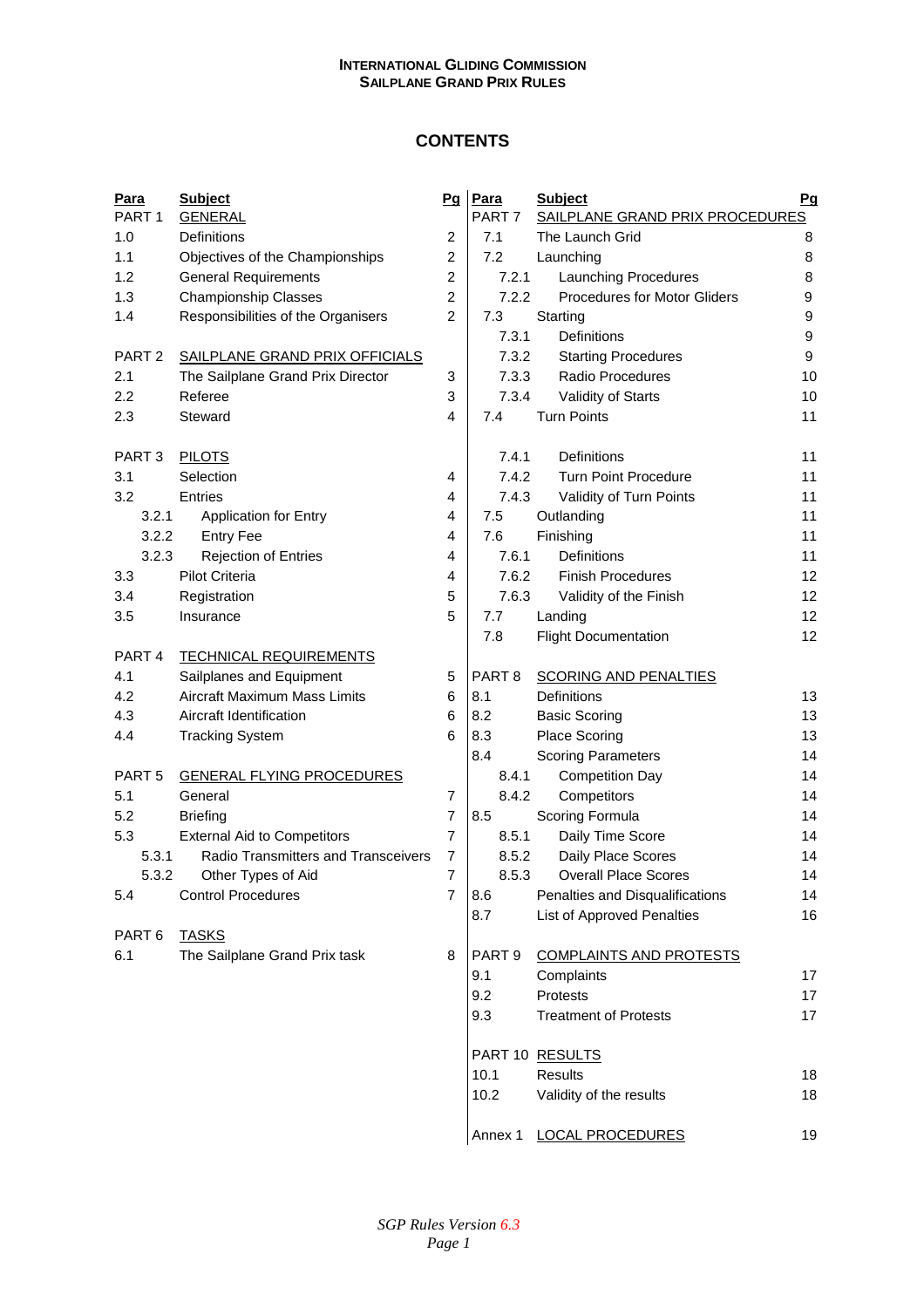# **PART 1 GENERAL**

#### **1.0 DEFINITIONS:**

a. **Sailplane Grand Prix (SGP)**: Wherever this phrase is used in these Rules it refers to both 'World' and 'Qualifying' Sailplane Grand Prix events.

 - **World Sailplane Grand Prix**: A Grand Prix which has the format of a World Championship, the objective of which is to select the World SGP Champion.

 - **Qualifying Sailplane Grand Prix**: A National Grand Prix, approved by the IGC, the objectives of which is to enable pilots to qualify for the next World Sailplane Grand Prix.

- b. In this document, wherever the word he, his or him is used, it should be taken as he/she, his/hers or him/her.
- **1.1 OBJECTIVES OF THE SAILPLANE GRAND PRIX (SGP)** The objectives of the SGP are:
	- a. To make gliding competitions more easy to understand and more attractive for the public and the media;
	- b. To promote world-wide expansion of the public image of soaring;
	- c. To foster friendship, co-operation and exchange of information among soaring pilots of all nations;
	- d. To encourage the development of safe operational procedures, good sportsmanship, and fairness in the sport of soaring.

## **1.2 GENERAL REQUIREMENTS**

- 1.2.1 The SGP shall be controlled in accordance with the FAI Sporting Code General Section, Section 3 (Gliders & Motorgliders) and with this document.
- 1.2.2 The Winner shall be the pilot having the highest total score obtained by adding together the pilot's place scores for each Grand Prix day (refer to 10.2 in the case of a tie).
- 1.2.3 The total duration of the competition shall be a minimum of 6 and a maximum of 8 consecutive days. The organizers shall make available to all competitors at least one official practice day immediately preceding the opening of the SGP.
- 1.2.4 The official language of the SGP shall be the English language; this shall include all regulations and information circulated to the competitors, any public announcements during the event, and briefings.

**1.3 CLASSES** Qualifying SGP events will be run in an FAI recognized class for single seat sailplanes, The World SGP final will be held in the 18 meter class. All eligible sailplanes will be permitted to participate; including motorised gliders provided they have fully functioning MoP recorders.

## **1.4 RESPONSIBILITIES OF THE ORGANISERS**

- 1.4.1 The Organisers shall pay due regard to safety and fairness in all aspects of the SGP.
- 1.4.2 The Organisers shall provide:
	- a. All facilities necessary for the satisfactory operation of the Grand Prix,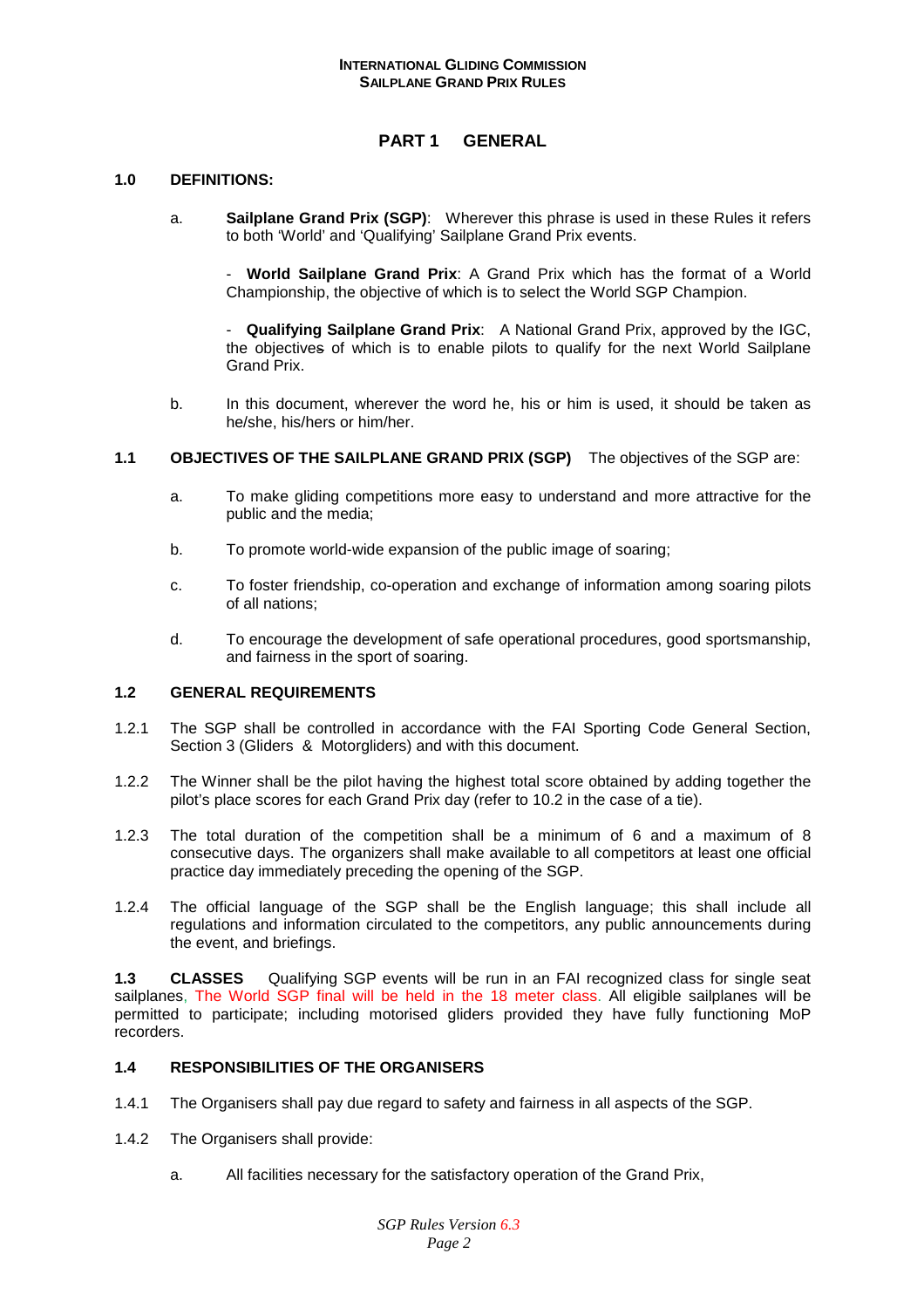- b. Each competitor with all complementary information upon arrival at the contest site, turn and control points, and an electronic version of the start, turn point and control point data base in the most usual file formats for turn point data files, and
- c. Full meteorological information during the SGP, access to which shall be available to competitors and assistants in addition to briefing material supplied to the competitors.
- 1.4.3 The organisers shall perform doping controls in accordance with FAI Rules and National Requirements.
- 1.4.4 The Organisers of a SGP must pay sanction fees to FAI as decided by IGC.
- 1.4.5 The living expenses for the International Officials (Referee at a SGP, Referee and Steward at a World SGP) are the responsibility of the Organisers. Their travel expenses are the responsibility of the IGC.

# **PART 2 SAILPLANE GRAND PRIX OFFICIALS**

**2.1 THE SGP DIRECTOR** The SGP Director will be in overall operational charge of the event. In case of a World SGP final, the SGP Director shall be appointed by the IGC. The SGP Director is responsible for good management and the smooth and safe running of the SGP. The Director or his nominated Deputy shall be available at the contest site at all times while SGP flying is in progress.

- a. He shall make operational decisions in accordance with rules of the SGP and in conformity with the FAI Sporting Code, General Section. Decisions shall be published without delay in writing.
- b. He shall penalise or disqualify a competitor for misconduct or infringement of the rules in accordance with the requirements of 8.6 and the penalty list at 8.7.
- c. He shall give evidence to the Referee if requested.
- d. He shall publish the officially accepted entry list and issue daily results with the minimum of delay.
- **2.2 REFEREE** The Referee shall be responsible for the SGP being run according to the rules, for checking all scores and for adjudication of any protests during the SGP. The Referee for a World SGP shall be nominated and approved by the IGC. The Referee for a Qualifying SGP shall be approved by the Bureau and may be nominated by the Organiser.
	- a. He shall be present at the event site for the SGP.
	- b. He shall check the scoring of every race.
	- c. He shall deal with protests filed by a competitor by hearing the protest in presence of the SGP Director and give his decision as soon as possible.
	- d. He has the right to terminate the SGP if the Organisers fail to abide by these Rules and the general sporting requirements of the FAI Sporting Code.
	- e. He shall approve the final results of the SGP and send them to the FAI.
	- f. He shall send a technical report to the IGC no later than one month after the event.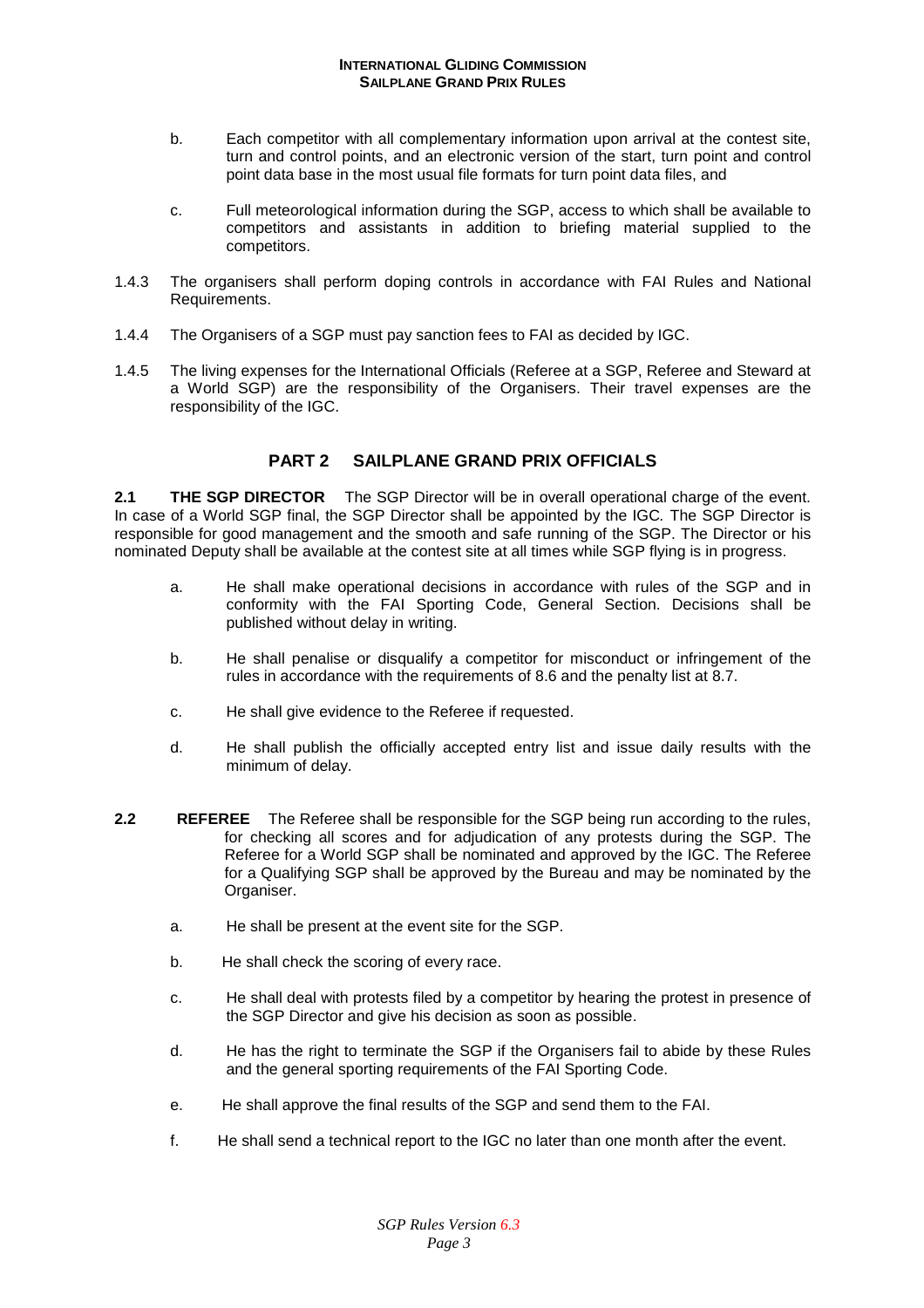**2.3 STEWARD** For a World SGP final the IGC may nominate a Steward at least one year prior to the event. The role of the Steward is to provide advice and/or support to the Competition Director and to ensure the timely completion of all organisational aspects of the competition. The Steward shall have an extensive experience of the Sailplane Grand Prix and conduct himself in accordance with the guidance provided in the IGC Steward Handbook.

# **PART 3 PILOTS**

## **3.1 SELECTION**

- a. A Qualifying SGP shall be open to international participation. A maximum of 20 entries shall be allowed. A minimum of five places must be reserved for international competitors. If at the closing date for entry these places have not been taken up by international pilots they become available for reallocation to national pilots. If at the closing date there are more international entries than places allocated, priority will be given according to the IGC Ranking List.
- b. Entry to the World SGP will be open only to pilots who have qualified through a Qualifying SGP according to the following rules:
	- If there were at least 15 entries at the qualifying SGP, the three first placed pilots will qualify.
	- If there were between 10 and 14 entries the two first pilots will qualify.
	- If there were between 5 and 9 entries, only the first placed pilot will qualify.
	- If there were less than 5 entries no pilot will qualify.
	- Additionally the reigning SGP Champion is allowed to participate.

If a qualified pilot declines the invitation to participate in the World GP, he shall be replaced by a pilot selected by the IGC Bureau at their discretion.

3.1.1 Competitors and crew members, by virtue of entering, agree to be bound by these Rules and the Local Procedures issued for the World Sailplane Grand Prix, by any rulings and requirements stated by the Organisers at any briefings, and the airspace regulations in force during the Championships. They are also deemed to accept without reservation any consequences resulting from the event (for instance see 3.5 on insurance).

# **3.2 ENTRIES**

- 3.2.1 **Application for Entry** Application for entry shall be accepted only if sent before the deadline, on the official entry form, and accompanied by the entry fee in full. Incomplete entry forms or those containing inaccurate information shall not be accepted.
- 3.2.2 **Entry Fee** The entry fee shall cover all operational costs during the SGP, except that aero tows may be paid as used, at the discretion of the organisers. A competitor who withdraws shall have no right to the return of any fees.
	- a. Entry fees shall be returned:
		- (i) In full, if the SGP does not take place,
		- (ii) Unused fees shall be paid back if the SGP are stopped or cancelled for reason of force majeure,
- **3.3 PILOT CRITERIA** To be allowed to participate in the SGP a pilot must:
	- a. Have flown at least 250 hours as a pilot in command, of which at least 100 hours must be in sailplanes;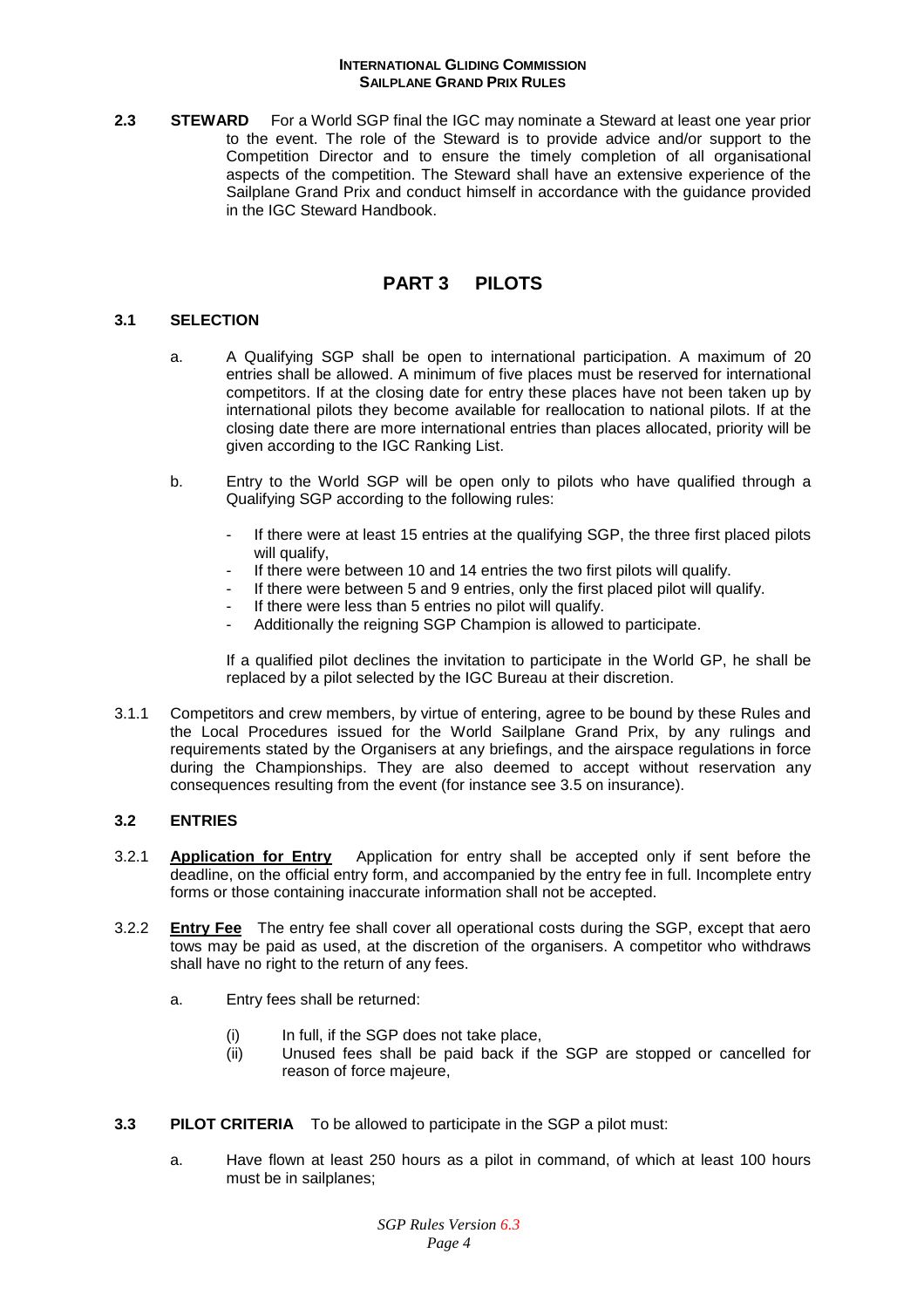- b. Hold a Pilot License or equivalent document issued or recognized by the authorities of the host nation;
- c. Hold a current FAI sporting licence;
- d. Fulfill any additional criteria for participation that may be set by the Organizers or the IGC Bureau.

## **3.4 REGISTRATION**

- 3.4.1 On arrival at the contest site, all pilots shall report to the Organisers' Registration Office to have their documents checked and to receive any supplementary information.
- 3.4.2 After the close of registration, no change of sailplane or pilots shall be permitted. Pilots whose documents have not been checked and found to meet all requirements shall not be permitted to fly until the requirements are met.
- 3.4.3 The Organisers, if appropriate, shall require the following documents and translations:
	- a. Documentary proof of personal medical insurance.
	- b. For the pilot:
		- (i) Proof of nationality or certificate of residence (FAI General Section 3.7) ,
		- (ii) Valid Pilot Licence or equivalent document and proof of qualification regarding hours
		- (iii) FAI Sporting Licence valid for the year of the event.
	- c. For the sailplane:
		- (i) Valid Certificate of Airworthiness or Permit to Fly, and
		- (ii) Third party insurance certificate for the sailplane.

# **3.5 INSURANCE**

- 3.5.1 The sailplane must be covered for third party liability to an amount specified by the Organisers.
- 3.5.2 It is the responsibility of all pilots and crew members to obtain personal medical insurance covering accidents and sickness during the SGP, including any local hospital costs and the costs of transport back to the team member's home country. Neither the organisers nor the FAI/IGC shall be responsible for any costs resulting from accidents or illness to SGP participants.

# **PART 4 TECHNICAL REQUIREMENTS**

## **4.1 SAILPLANES AND EQUIPMENT**

- 4.1.1 The competitors shall provide sailplanes, trailers, retrieve cars, and other equipment, including GNSS Flight Recorders, radios, oxygen systems, parachutes, and survival equipment of a performance and standard suitable for the event.
	- a. The airworthiness, safety and safe operation of competing sailplanes and any associated equipment and vehicles, as appropriate, shall be the responsibility of the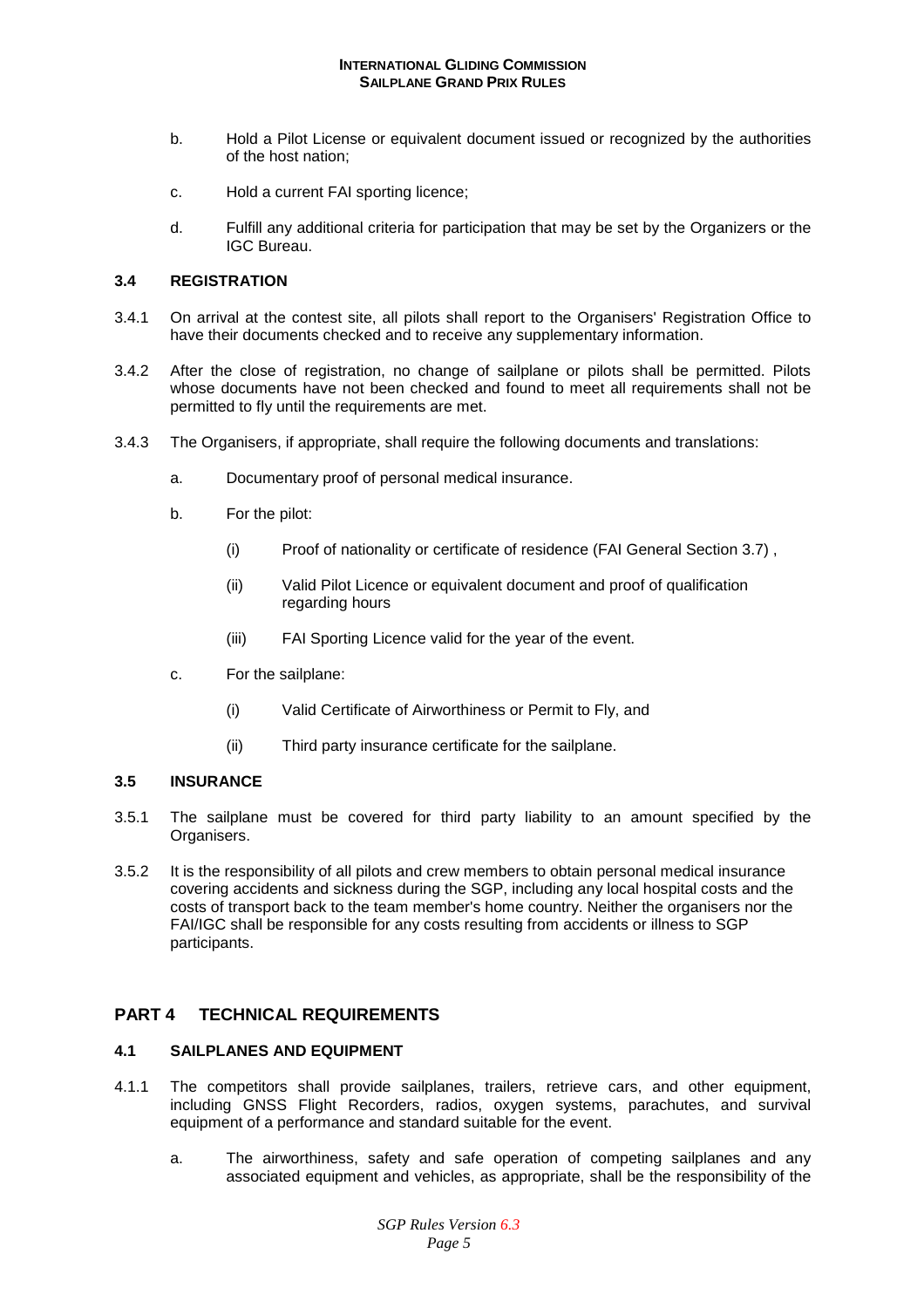competitors at all times.

- b. Each occupant of a competing sailplane shall use seat belt and shoulder harness and wear a serviceable parachute on each SGP flight.
- 4.1.2 Each competing sailplane must have a valid Certificate of Airworthiness or Permit to Fly not excluding competition flying and shall be flown within the limitations of this Certificate of Airworthiness or Permit to Fly.
- 4.1.3 Damage to a sailplane must be reported to the Organisers without delay. A damaged sailplane may be repaired. The following items may be replaced instead of being repaired: control surfaces; the complete horizontal stabiliser; airbrakes or flap surfaces; canopy; undercarriage gear and doors; propellers; non-structural fairings; and, wing tips and winglets but not the entire outer wing panels.

If the damage was no fault of the pilot, the whole sailplane or any part of it may be replaced with the consent of the SGP Director. Landing damage is normally assumed to be the fault of the pilot.

4.1.4 A competitor involved in a collision in the air shall not continue the flight but land as soon as practicable. Both pilots shall be scored as having virtual outlandings at the position at which the collision occurred.

**4.2 AIRCRAFT MAXIMUM MASS LIMIT** The maximum take-off mass shall normally be the limitation set for the class in the current edition of Annex A to the Sporting Code Section 3, 'Rules for World and Continental Soaring Championships'. The Organisers shall carry out mass checks in tow out configuration every day before griding.

# **4.3 AIRCRAFT INDENTIFICATION**

- 4.3.1 Contest numbers, as validated by the Organisers, shall be displayed on the sailplane, trailer and crew car and shall be positioned on the sailplane:
	- a. On the underside of the right wing, approximately 2.5 m from the centreline of the sailplane with the top of the figures or letters towards the wing leading edge. The height of the letters or figures shall be not less than 80% of the wing chord.
	- b. On both sides of the tail fin and/or rudder. These shall be at least 30 cm high and readable from at least 50m.
- 4.3.2 Contest numbers shall be in a plain block style with a single colour that contrasts strongly with the sailplane's background colour.
- 4.3.3 The Organisers may require competitors to modify contest numbers that they deem to be similar, confusing or not complying with this paragraph 4.3. Competitors not complying with the Organiser's requirements may be denied a launch.
- 4.3.4 The Organisers may require competitors to display transfer logos and advertising banners on their sailplanes.

**4.4 TRACKING SYSTEMS** The Organisers will require competitors to carry data recorders, cameras and data transmitters to provide position information and video pictures to be broadcast via the Internet and television mediums. The pilots have to agree to carry this equipment on board. Any interference with these units in order to prevent them from working properly is prohibited and will be penalised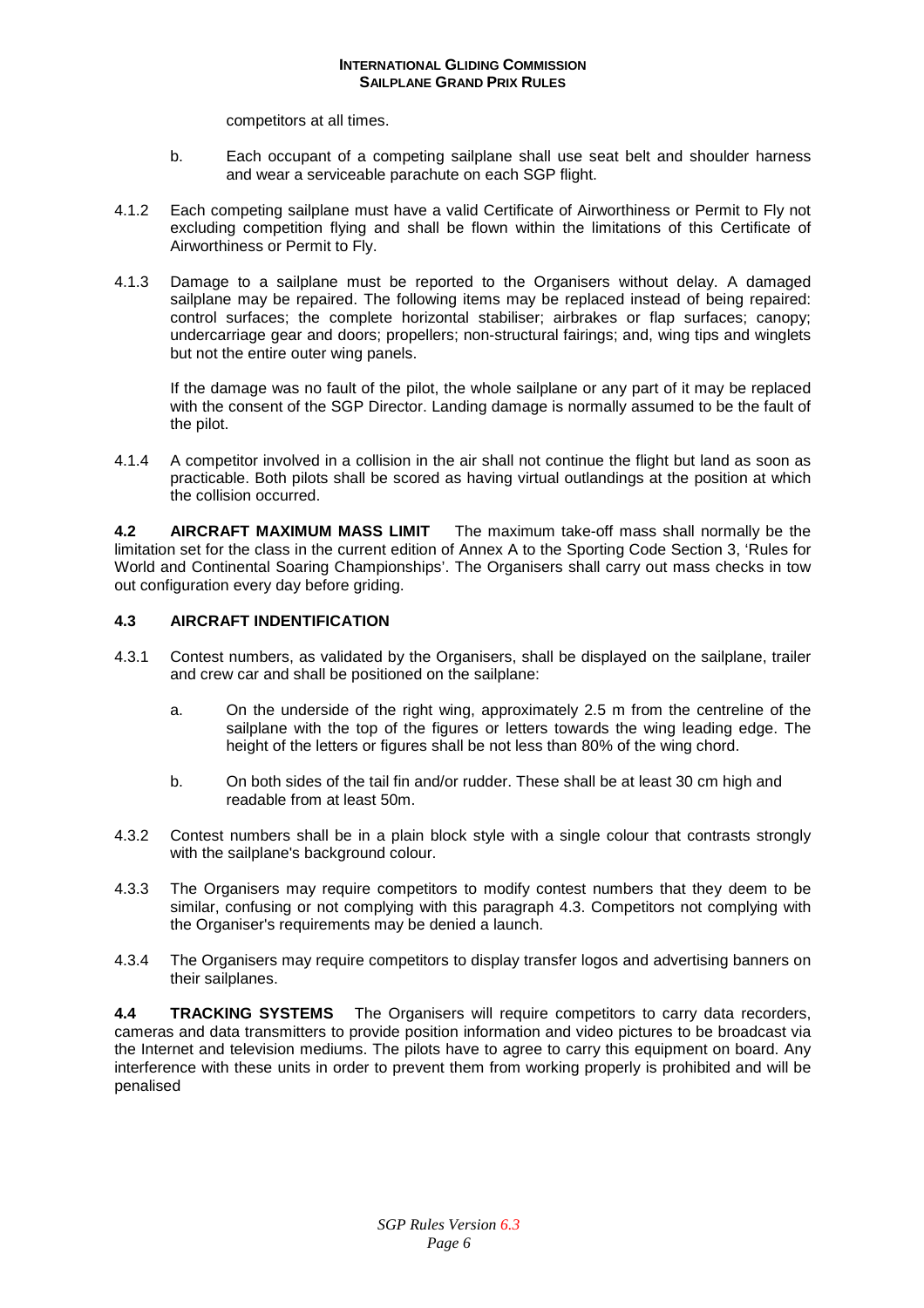# **PART 5 GENERAL FLYING PROCEDURES**

**5.1 GENERAL** Cloud flying and unauthorised aerobatics are prohibited. Any manoeuvers hazardous to others shall be avoided and may be penalized and competitors shall avoid dropping water ballast in any manner likely to affect other competing sailplanes.

**5.2 BRIEFING** A briefing will be held each morning, during the training and SGP flying periods, at which full meteorological and operational information appropriate to the task of the day and the airfield shall be given. This will include units of measurement and times as appropriate.

**5.3 EXTERNAL AID TO COMPETITORS** The following limitations are imposed so that the SGP shall, as far as possible, be directly between the individual competitors, neither controlled nor helped by external aid.

- 5.3.1 **Radio Transmitters and Transceivers** Radios are for voice transmissions between team members and between them and the Organisers only. Any other data transmission between competitors, or between them and the ground, is prohibited except as required: (i) by the organisers; or (ii) for safety purpose or; (iii) for anticollision warning,
	- a. The Organisers shall designate a common radio frequency on which all transmissions will be made during the contest. All pilots shall remain on this frequency. Non-compliance may be penalized.
- 5.3.2 **Other Types of Aid** Leading, guiding, or help in finding lift by any non-competing aircraft is prohibited. Competing sailplanes abandoning their task must land or return to the SGP site without delay and may not lead, guide or help other competitors in any way.

## **5.4 CONTROL PROCEDURES**

- 5.4.1 Flight verification will be made using GNSS flight recorders (FR).
	- a. All GNSS FRs approved by the IGC up to two months prior to the Opening Day shall be accepted.
	- b. At least one GNSS FRs must be used. If two recorders are used, one shall be designated to the Organisers as the primary recorder and the other one as a backup. The Organisers shall be informed of any change of equipment including the designation of the primary FR. Non-compliance shall be penalised.
	- c. GNSS FRs recording intervals shall be set to 3 sec or less. Non-compliance may be penalised.
	- d. FRs shall be switched on for at least two minutes before take off to establish an altitude baseline. For motor gliders having an MoP capable of being started in flight (including sustainer MoP) a test run during flight on the first competition day or the last practice day shall be required to prove the ENL of the flight recorder works. The FR must remain switched on following an engine run on the ground.
	- e. The Organisers shall require the flight record from the backup FR only in the event that the primary FR fails.
	- f. If both recorders fail and the flight record is interrupted for a period longer than one minute the sailplane shall be considered as having a virtual outlanding at the point of interruption unless satisfactory evidence can be provided that the sailplane did not, during the interruption of the FR record, violate airspace or, in the case of a motor glider, use the MoP. IGC Files delivered by tracking units may be used to provide this evidence. .
- 5.4.2 Penalties shall be imposed by the Organisers for unauthorised interference with the GNSS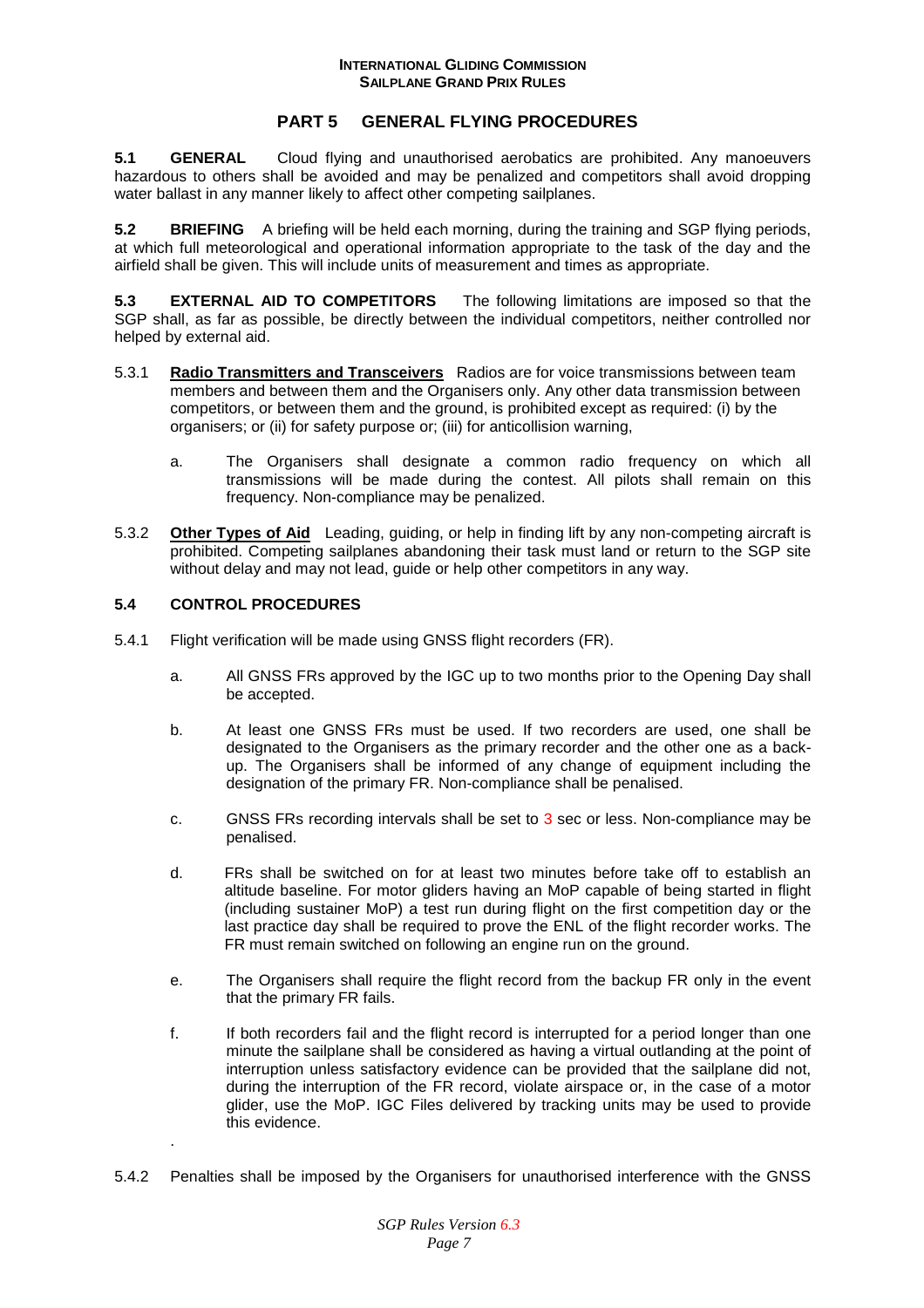equipment, data or internal program.

# **PART 6 TASKS**

#### **6.1 THE SAILPLANE GRAND PRIX TASK**

- 6.1.1 The Organisers shall set a number of Turn Points in a sequence. The minimum length of a SGP Task shall be 100 km.
- 6.1.2 After the opening of the Start Line, the competitor shall cross the Start Line and complete the task by passing through these Turn Points, in the sequence designated by the Organisers, and returning to the contest site in the shortest time.
- 6.1.3 The organisers may give two tasks on the same day provided all competitors complete the first task. If they intend to do so they shall announce their intention at the first briefing of the day.

## **PART 7 SAILPLANE GRAND PRIX PROCEDURES**

#### **7.1 THE LAUNCH GRID**

- aThe grid order shall be set by the ranking on the last official practice day or drawn by lot before the first flying day.
- b. The grid will be defined in the local procedures.
- c. The grid order shall advance after every valid competition day according to local procedures.
- d. Sailplanes must be on the grid at the time specified by the Organisers.
- e. Only sailplanes on the grid at the time of the start of the launch shall affect the timing of the Start.

#### **7.2 LAUNCHING**

## 7.2.1 **Launching Procedures**

- a. The beginning of the launching period will be announced at briefing. The release height and position shall be announced prior to the first take off. The release altitude should be as close as possible to the start altitude, especially in weak conditions.
- b. If a sailplane or pilot is not ready to be launched due to a fault by the Organisers, the launch shall not be commenced.
- c. Except in emergencies, pilots shall not release until after the tow pilot has rocked the wings of the tow plane. Pull-ups before releasing are prohibited.
- d. If a competitor postpones his first launch on his own initiative, or he is not ready when his turn comes up, he shall be launched after the main launch is complete.
- e. If a competitor has to be relaunched because of a failed take-off or a failure of the tow plane resulting in jettisoning or premature release of a sailplane he shall be relaunched immediately provided he reports to the launch point without delay.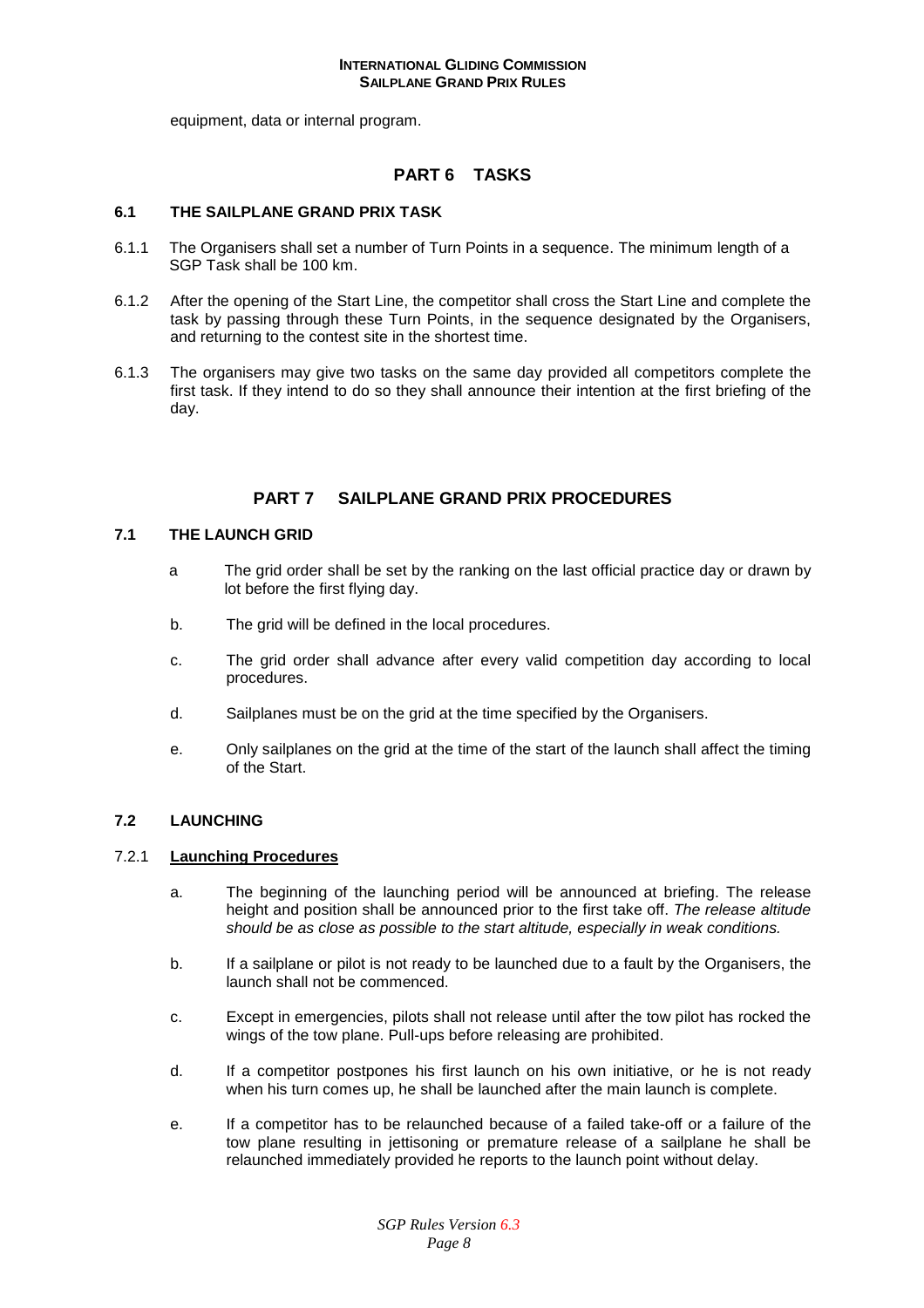- f. If a competitor requires an additional launch for any other reason, he shall be relaunched immediately after the main launch is complete and shall be released in the nominated release area at the nominated release altitude. However a competitor landing back may also elect to be re-launched after the start line has been opened. He may then be released directly in the Start Area at the nominated start altitude (see rule 7.3.2 h). If several competitors require a relaunch they shall be offered a launch in the same order as they landed back..
- g. Once launching has started, the Organisers may suspend towing if it is dangerous to continue.

# 7.2.2 **Procedures for Motor Gliders**

- a. Motor gliders may self-launch or launch by aero tow. The Organisers shall describe the launch procedures at the briefing.
- b. If they self-launch, their MoP must be shut down in the designated release area below the maximum release altitude.
- c. If they require a second launch for a start, they must land prior to taking the new launch, otherwise they will be deemed to have a virtual outlanding at the position at which they started their MoP.

# **7.3 STARTING**

# 7.3.1 **Definitions**

- a. **Start Line** a straight line, of 5km length, perpendicular to the track to the first Turn Point.
- b. **Start Area** the half circular area with of 2.5km radius located "behind" the extended Start Line opposite to the first Turn Point.
- c. **Start Altitude** the maximum altitude at which the start line may be crossed once the start line is open. This altitude shall be set daily by the organiser as a function of the meteorological conditions. On the flight record the altitude of the start shall be measured by interpolating between the altitude at the last fix before the line and the altitude at the first fix after the line.
- d. **Start Point**  the center of the Start Line. The Start Point should normally coincide with the Goal defined in 7.6.1.b.
- e. **Start Speed** the maximum ground speed at which the start line may be crossed. This speed is 170 km/H. On the flight record, the ground speed shall be measured by dividing the distance between the last fix before the line crossing and the first fix after the line crossing by the time interval between the two fixes. (In most scoring software this is the speed given for the first fix after the line, so there is no interpolation required by the scorer)

# 7.3.2 **Starting Procedures**

- a. The Organisers shall announce by radio the opening time of the Start Line which shall be not less than 20 minutes after the main launch procedure has been completed.
- b. Once the Start line opening time has been announced, the Organisers shall no longer delay the opening of the Start Line even if pilots fail to stay airborne or to reach the start altitude. They may however cancel the opening of the Start Line if it is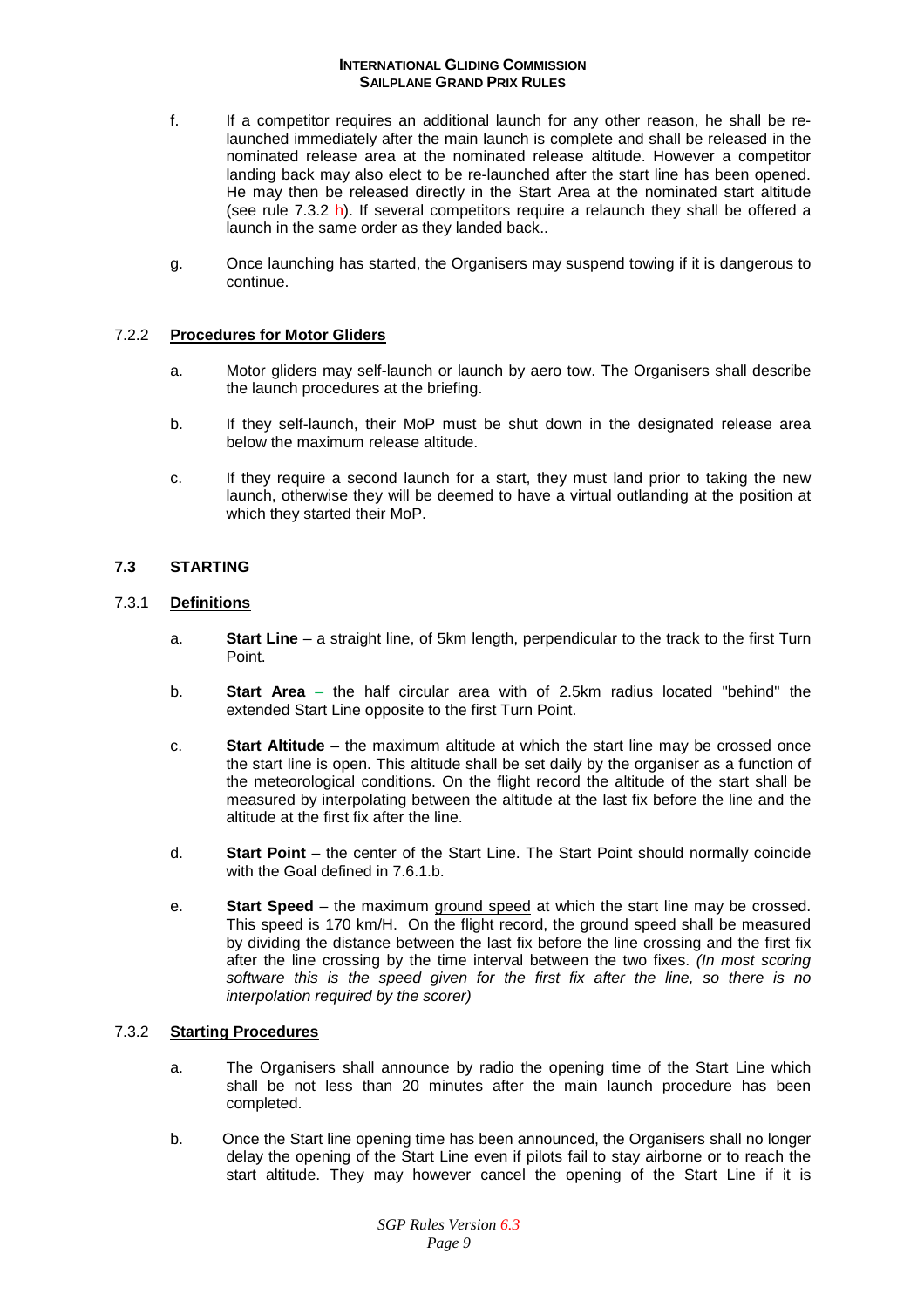dangerous to continue launching or the weather deteriorates so that the task may not reasonably be attempted or if more than half of the pilots fail to stay airborne before opening of the start line.

- c. During the last 5 minutes before the opening of the Start Line, circling or turning (by more than 90°) to the right is prohibited in the St art Area. Non compliance shall be penalised.
- d. The pilots must be behind the extended start line no later than one minute before the Start Line is opened. Non compliance shall be penalised.
- e. Once the Start Line is open the pilots must start by crossing the line below the Start Altitude and within the Start Speed limit. Non compliance shall be penalised.
- f. A pilot starting before the opening of the start line shall be penalised.
- g. A pilot who missed his start (either by starting too early or by starting above the maximum altitude or by crossing the line above the maximum speed) is not allowed to turn back in order to take another start because of the risks of head on conflict with other gliders. Such a restart shall be penalized.
- h. A competitor landing back to the airfield after having started may be relaunched. He shall be released directly in the Start Area at the nominated Start Altitude. He does not need to stay behind start line for one minute and may start immediately but must cross the start line below the start altitude and within the speed limit. In this case no time penalty shall apply for not being behind the start line for one minute before the opening of the Start Line.
- 7.3.3 **Radio Procedures** The following radio messages will be made by the Organisers:
	- a. At least 20 minutes before the opening of the start line: "The Start Line will be opened at y Hour and the maximum start altitude is z m or zz ft " (altitude expressed in QNH).
	- b. At 10 minutes before the start: "The Start Line will be opened in ten minutes. The maximum start altitude is z m or zz ft. Pilots must be behind the Start line in 9 minutes".
	- c. At 5 minutes before the start: "The Start Line will be opened in five minutes, the maximum start altitude is z m or zz ft. From now, turns to the right are prohibited. Pilots must be behind the Start line in 4 minutes.
	- d. At 3 minutes before the start: "The Start Line will be opened in three minutes. Pilots must be behind the Start line in two minutes".
	- e. At 2 minutes before the start: "The Start Line will be opened in two minutes. Pilots must be behind the Start line in one minute".
	- f. One minute before the start: "The Start Line will be opened in one minute"
	- g. 30 seconds before the start: "The Start Line will be opened in 30 seconds "
	- h. 10 seconds before the start: "Start in 10, 9, 8, 7, 6, 5, 4, 3, 2, 1, Go !"
- 7.3.4 **Validity of Starts** A Start is valid if the GNSS FR shows a valid fix or a straight line between two subsequent FR fixes crossing the Start Line in the direction of the first turn point after the Start Line has been opened.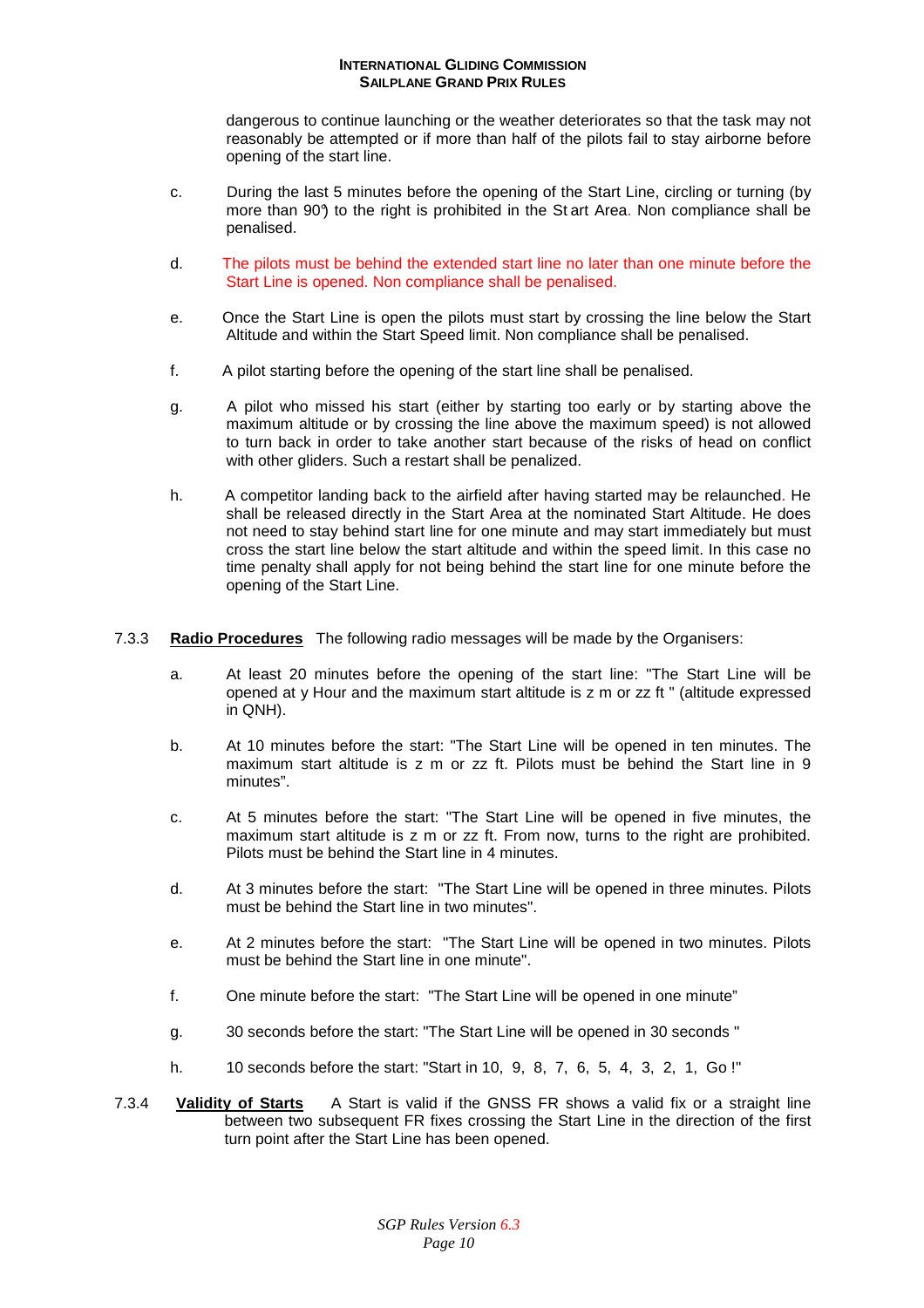## **7.4 TURN POINTS**

#### 7.4.1 **Definitions**

- a. **Observation Zone**  for a SGP GNSS Turn Point the observation zone shall be a circle of radius 0.5 km, centered on the turn point.
- b. **Maximum Altitude** a limit in QNH for rounding a turn point.
- 7.4.2 **Turn Point Procedure** The pilot has to fly through the Observation Zone of the Turn Point below the maximum altitude limit if any has been set.

## 7.4.3 **Validity of Turn Points**

- a. A Turn Point is valid if the GNSS FR shows a valid fix or part of a straight line between two consecutive valid fixes within the Observation Zone.
- b. If there is no proof that the competitor passed through the Observation Zone the rounding of the Turn Point shall be validated if the competitor was within 500 m of the boundary of the Observation Zone, but a penalty shall be applied.
- c. If a maximum altitude has been set for the Turn Point and if a pilot rounds the Turn Point above this altitude the rounding shall be validated but a penalty shall be applied.

# **7.5 OUTLANDING**

- a. The starting of a motor glider's MoP, except as allowed by 5.4, or a complete failure of both GNSS FRs, is regarded as an outlanding.
- b. The position and time of the outlanding shall be determined from the last valid fix on the GNSS flight record when the aircraft came to rest, before the starting of the MoP, or before the FR failure, whichever occurs first.
- c. If prior to the real outlanding, the starting of the MoP or the failure of the recorder, the sailplane has reached a position giving a greater Marking Distance (see definition in 8.1) it will be considered as landed at the virtual Outlanding position determined from the valid fix on the GNSS flight recorder giving the best Marking Distance.
- d. After landing out, the competitors shall inform the Organisers without delay by giving their position (co-ordinates). Non-compliance shall be penalised.
- e. The Organisers shall assist competitors and crews in every possible way to locate outlanded sailplanes.

# **7.6 FINISHING**

## 7.6.1 **Definitions**

a. **Finish Line** - a straight line, of 0.5 km length, at the elevation of the airfield and clearly identified on the ground. A minimum altitude shall be imposed for crossing the line (see paragraph c). It is recommended to place the finish line at the beginning of the runway in order to make sure that the gliders can land safely on the airfield even if they do not have enough energy to make a speed finish.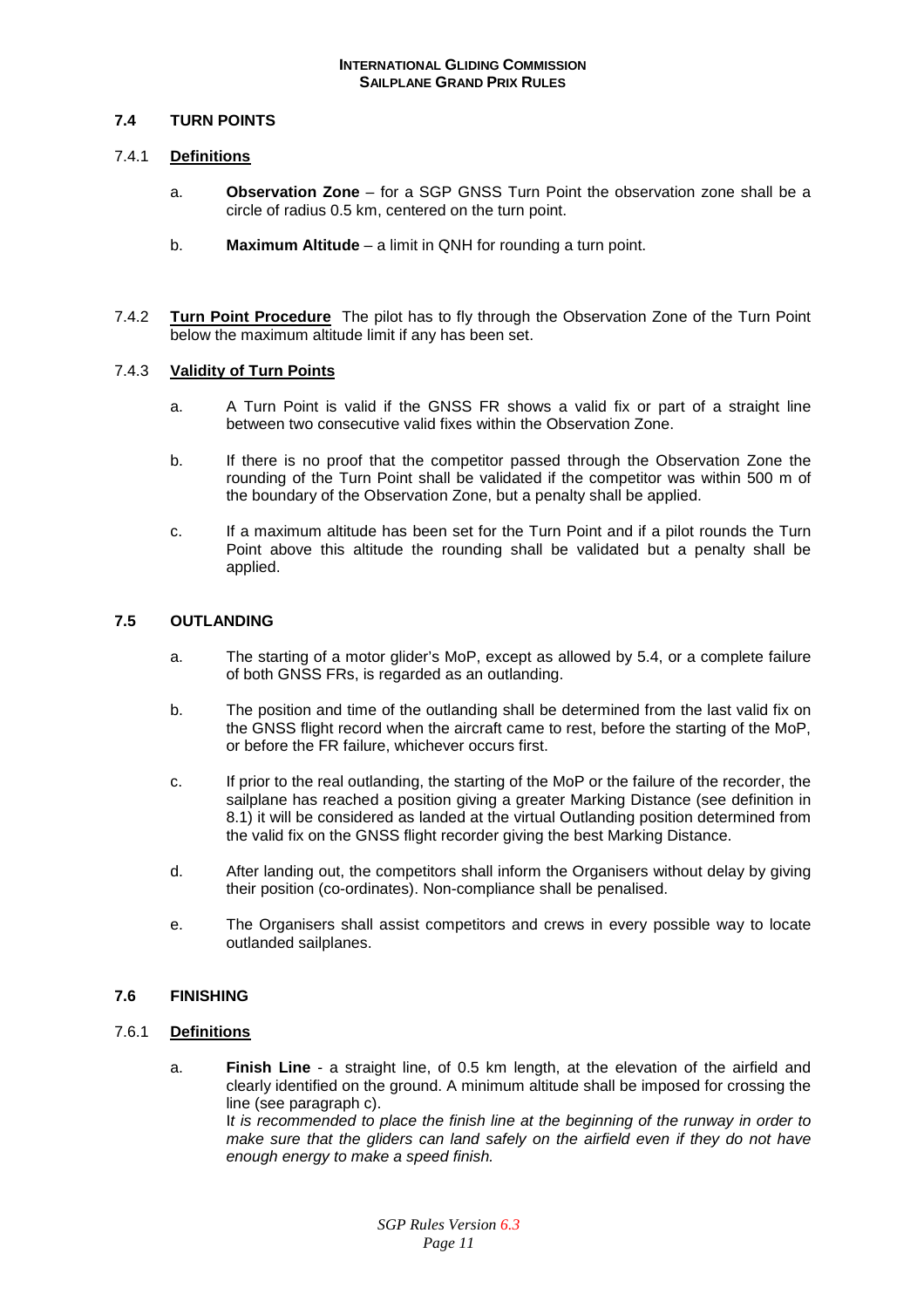- b. **Goal** the center of the Finish Line.
- c. **Mandatory Reporting Point** The organisers shall set a final turn point to align the gliders before the finish. The organisers shall set a final turn point to align the gliders before thefinish. A minimum altitude shall be set to a minimum of 30 meters above the airfield elevation in the local procedures and shall apply from the mandatory point to and including the finish line. Flying below this minimum altitude shall be penalised.

## 7.6.2 **Finish Procedures**

- a. Competitors shall announce their arrival on the Finish Line frequency according to the local procedures.
- b. The organisers shall repeatedly announce strength and direction of the wind, together with other significant meteorological data at the contest site.
- c. Flying below the minimum altitude between the reporting point and the finish line shall be penalised.
- d. The Finish Line shall be closed at sunset, or when all competitors are accounted for. Competitors still on task after closure of the Finish Line shall be considered as outlanded.

## 7.6.3 **Validity of the Finish**

- a. A finish is valid if the sailplane crosses the Finish Line, unassisted, in the direction specified at briefing.
- b. Competitors crossing the Finish Line below the minimum altitude shall be penalised.
- c. Notwithstanding 7.6.3 a, a competitor landing back at the airfield without crossing the Finish Line shall be deemed to have finished and shall be given as finish time the time at which his sailplane stopped moving, plus a penalty equal to the distance in meters from the nose of the sailplane to the line multiplied by one second.

#### **7.7 LANDING**

- a. The landing procedures shall be detailed at the briefing.
- b. Hazardous maneuvers when approaching and after crossing of the Finish Line shall be penalised. Having crossed the Finish Line the competitors shall land without delay.
- c. Landing later than the end of legal daylight is not permitted. Non-compliance shall be penalised.

**7.8 FLIGHT DOCUMENTATION** All flight documentation, including GNSS records shall be handed in immediately after landing on flash cards or memory sticks. The Organisers may also require back- up documentation within 30 minutes of making the request.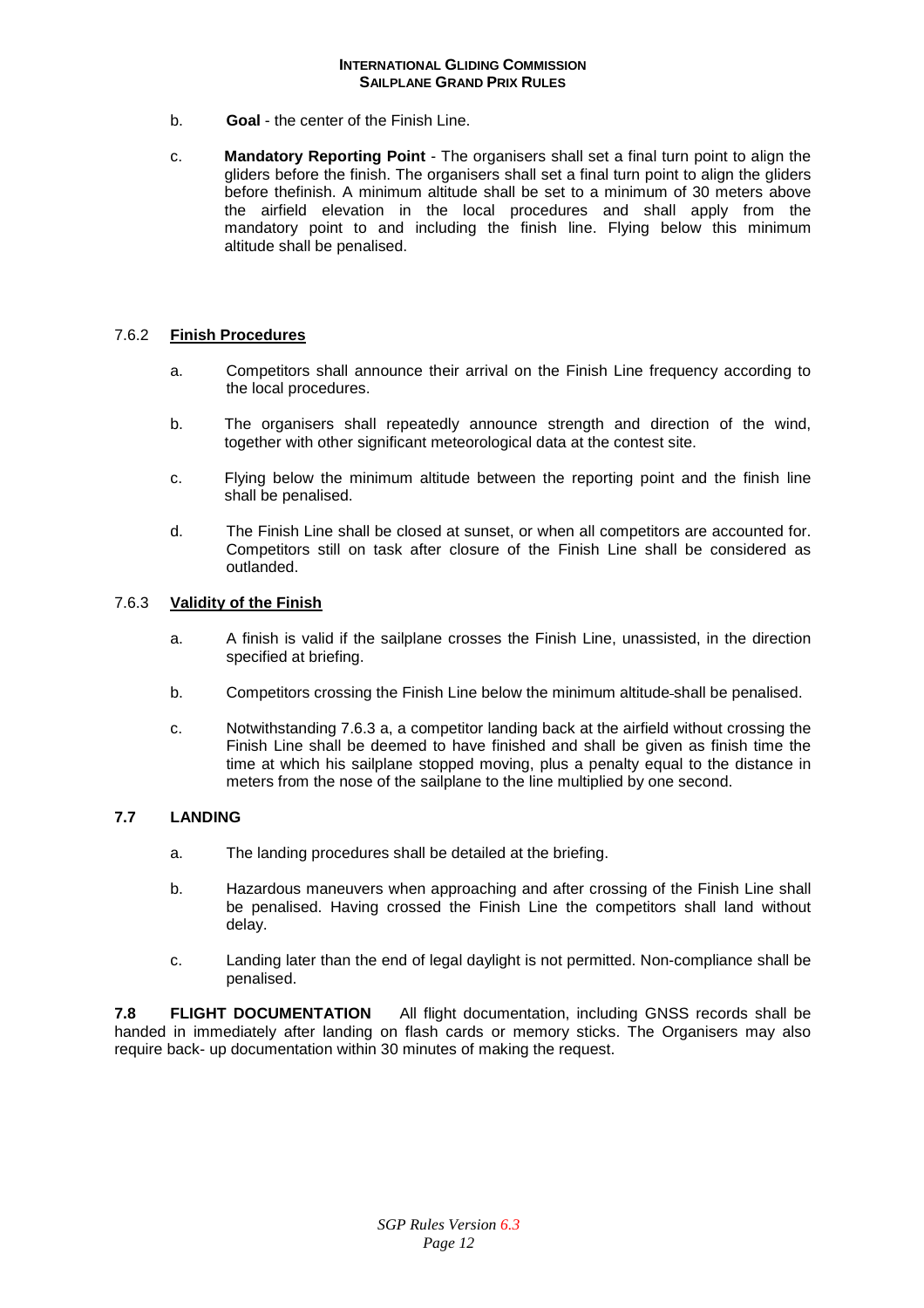# **PART 8 SCORING AND PENALTIES**

# **8.1 DEFINITIONS**

- a. **Task Distance** the distance from the Start Point to the Goal via all Turn Points.
- b. **Start Time** the time at which the Start Line was opened.
- c. **Finish Time** the time the sailplane first crosses the Finish Line after completing the task.
- d. **Marking Time** the time elapsed between the Start Time and the Finish Time for an individual competitor.
- e. **Marking Distance**  the sum of the legs correctly completed by the competitor, commencing from the Start Point, in their proper order and the distance achieved on the next leg attempted but not completed if any. The achieved distance of the uncompleted leg is the length of that leg less the distance between the Outlanding position and the next Turn Point, or Goal in the case of the last leg, with the provision that if the achieved distance of the uncompleted leg is less than zero it shall be taken as zero
- f. **Valid Day** a Day shall be counted as a SGP Day if:
	- (i) A launch opportunity has been given to each competitor in time for the competitor to carry out the task of the Day in question, and
	- (ii) At least one competitor has completed the task.

# **8.2 BASIC SCORING**

- 8.2.1 The Daily Basic score of all finishers shall be their marking time plus any applicable penalty.
- 8.2.2 The Daily Basic score of all outlanders shall be their marking distance. Their penalty (expressed in time), if any, will be recorded on the task sheet to keep track of any penalties awarded.

## **8.3 PLACE SCORING**

- 8.3.1 If there are at least 9 finishers, the day's fastest pilot receives 10 points, the second fastest pilot receives 8 points, the third fastest pilot receives 7 points and so on down to the the ninth finishing pilot who receives 1 point.
- 8.3.2 If the number of finishers Nf is lower than 9, the fastest pilot receives Nf+1 points, the second fastest pilot receives Nf-1 points, the third fastest pilot receives Nf-2 points and so on down to the last finisher who receives 1 point. For example if there are only 3 finishers the first finisher receives 4 points, the second 2 points and the third one point.
- 8.3.3 In case of a tie of two or more pilots, all tied pilots shall receive the same Place Score. The Place Scores of lower ranking pilots remain unchanged. If there were 9 finishers and positions 2, 3, and 4 were tied, the Place Scores would be : 10, 8, 8, 8, 5, 4, 3, 2, and 1.
- 8.3.4 On the last designated competition day, the organisers shall give an additional 1 point bonus to the winner of the day.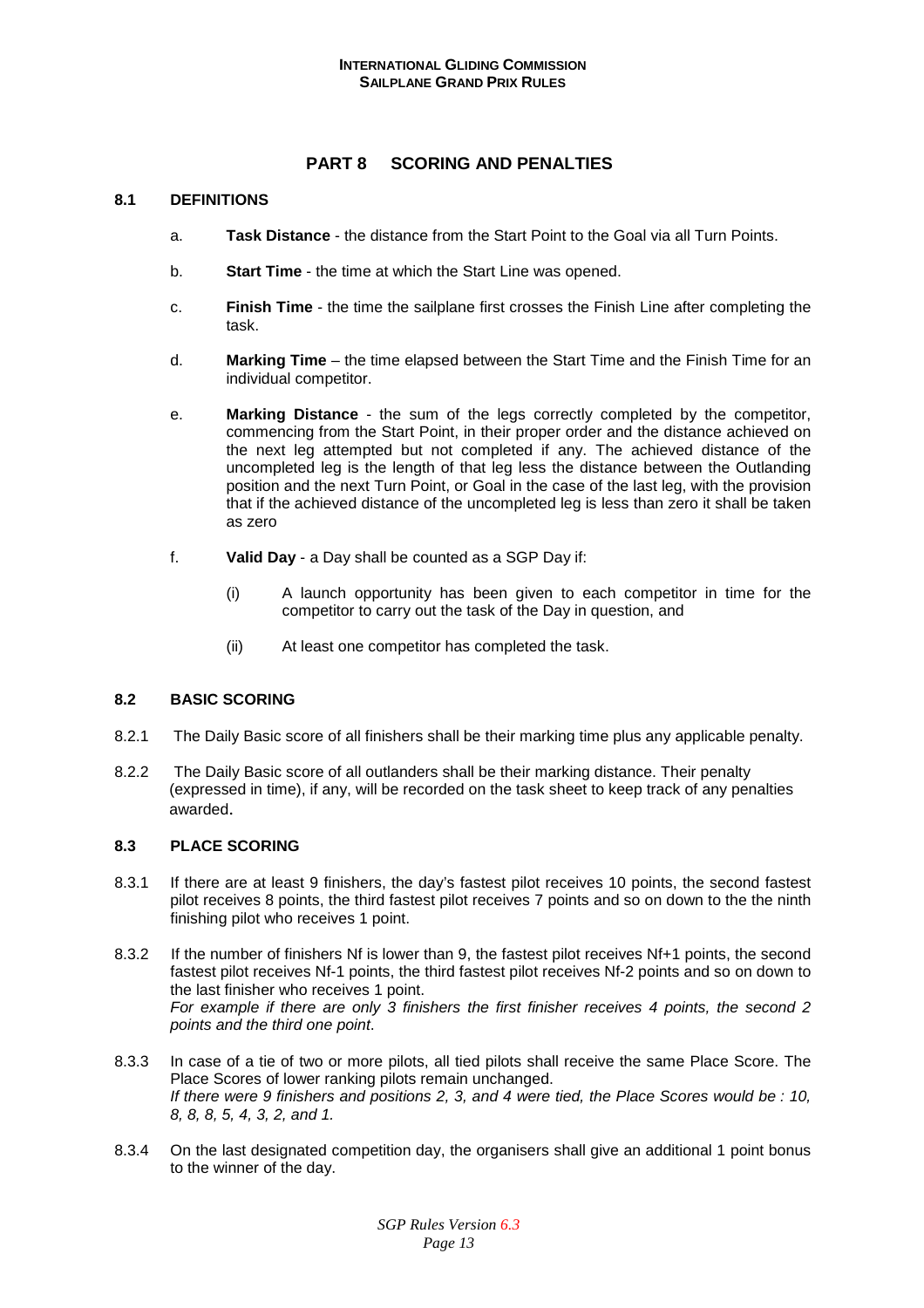**8.4 SCORING PARAMETERS** All times are in seconds and all distances in km.

## 8.4.1 **Competition Day**

Dt = Task Distance  $Ts =$ Start Time

# 8.4.2 **Competitors**

- D = Competitor's Marking Distance
- Tf = Competitor Finish Time
- $T =$  Finisher's Marking Time  $=$  Tf Ts
- $Nf = Number of finishes$
- $S = Socore$
- $R =$  Competitor's ranking (according to S)
- P = Daily Place Score
- O = Overall Place Score

#### 8.5 **SCORING FORMULA**

8.5.1 **Daily Time Scores** The day is not a valid day if there are no finishers. The scores shall be displayed in hours, minutes and seconds.

For finishers: S = T

#### 8.5.2 **Daily Place Scores**

| For the winner of the day: |                              |  | If $Nf < 9$ . $P = Nf - R + 2$ |
|----------------------------|------------------------------|--|--------------------------------|
|                            |                              |  | If Nf $\ge$ 9. P = 10 - R + 1  |
| For all finishers:         |                              |  | If $Nf < 9$ . $P = Nf - R + 1$ |
|                            | If $Nf \ge 9$ , $P = 10 - R$ |  |                                |

If a bonus has been given, the score for the pilot first rounding the designated turn point is:

 $P = P + 1$ 

# 8.5.3 **Overall Place Scores**

For each pilot:  $O = P1 + P2 + etc...$ 

TIEBREAK. If two or more pilots have the same place score after the last Sailplane Grand Prix day, the sequence between these pilots shall be decided by the daily results. The best ranked pilot shall be the one who has the most daily wins. If a tie still exists, the best ranked pilot will be the one with the most second placings, and so on. In case this procedure does not help to break the tie, the speeds achieved every day will be added together and the faster pilot (the one having the higher total of speeds) shall be ranked higher.

# **8.6 PENALTIES AND DISQUALIFICATION**

8.6.1 The SGP Director shall impose penalties for infringement of, or non-compliance with, any Rule or Local Procedure. The severity of the penalties ranges from a minimum of a warning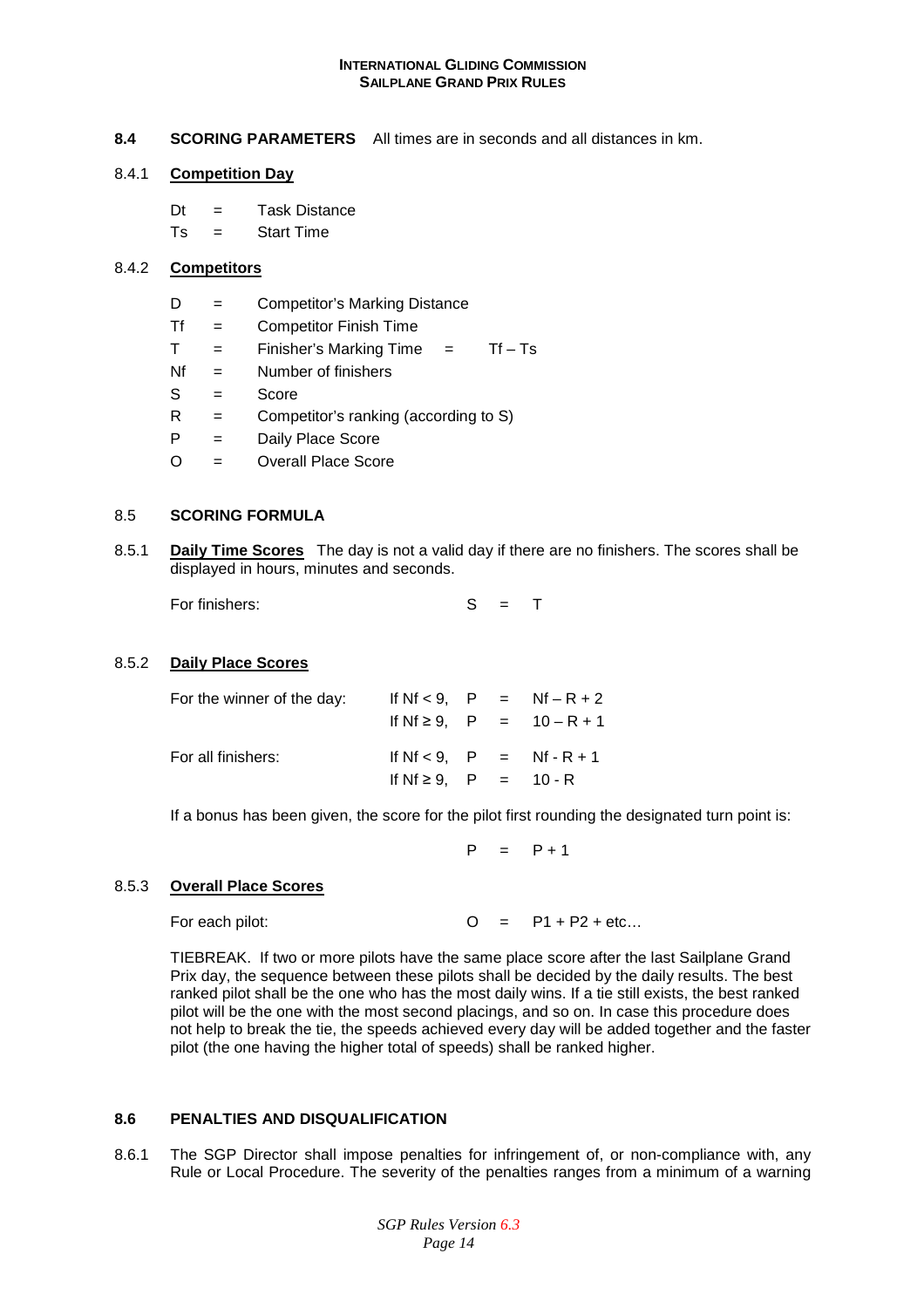to disqualification as appropriate for the offence. The penalties imposed shall be in accordance with the appropriate list of penalties stated in Section 8.7 below.

- 8.6.2 All penalties shall be expressed in times and added to the scores after they have been calculated according to section 8.7.
- 8.6.3 If a pilot has been disqualified, he shall be scored as though he had not started.
- 8.6.4 Offences not covered by this list may be penalised at the SGP Director's discretion in accordance with the provisions of the Sporting Code, General Section 5.2.
- 8.6.5 Penalties shall be listed on the score sheet of the Day on which the penalty was given.
- 8.6.6 In case of dangerous flying or cheating or unsportmanlike behaviour the SGP Director may give a yellow card (warning) or a red card (disqualification) in addition to any standard penalty.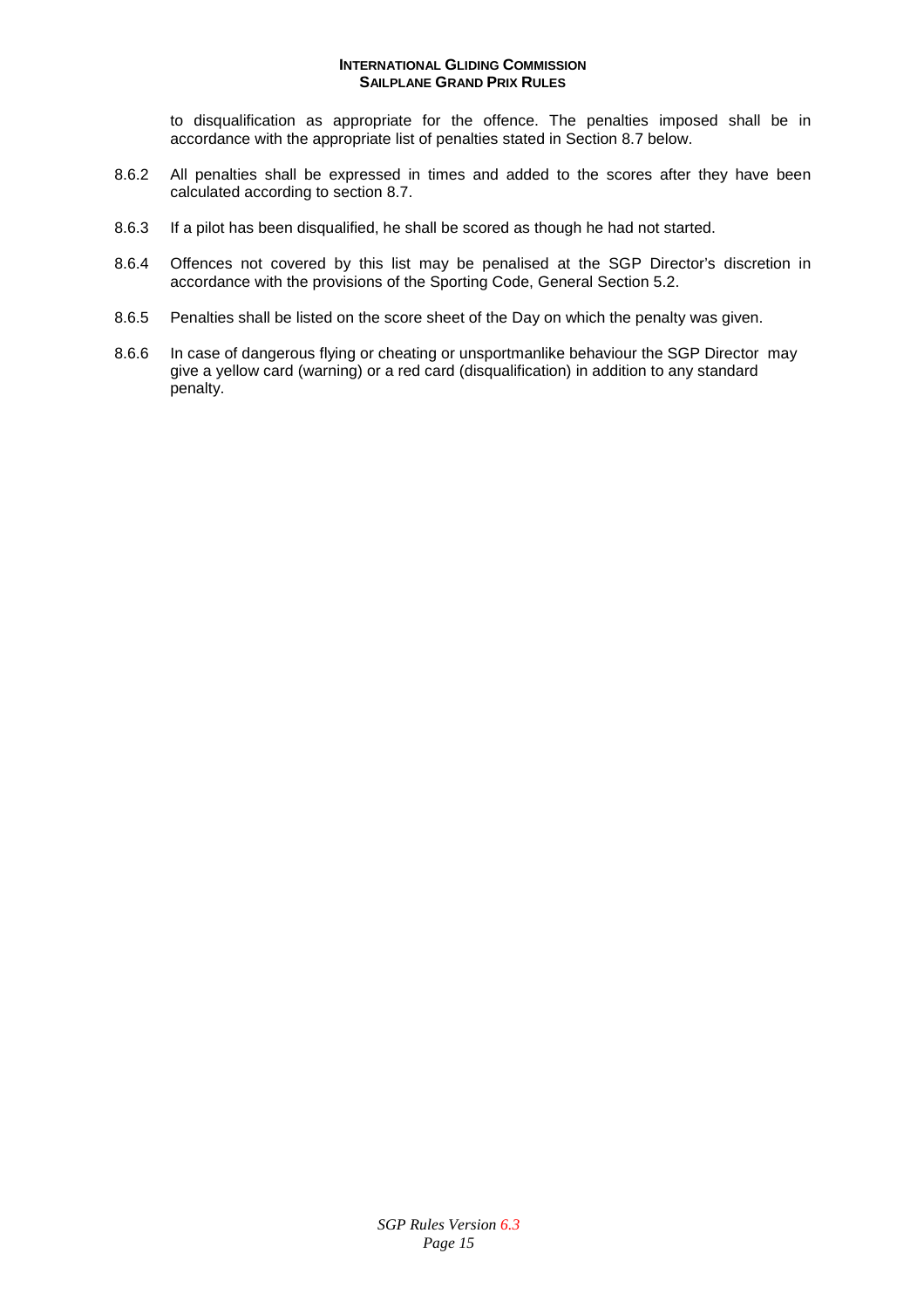# **8.7 LIST OF APPROVED PENALTIES**

| <b>Type of Offence</b>                                                                        | <b>Penalty</b>                                                                        |  |  |  |  |
|-----------------------------------------------------------------------------------------------|---------------------------------------------------------------------------------------|--|--|--|--|
| Overweight of W kilograms in case of a random check                                           | $W \times 10$ sec                                                                     |  |  |  |  |
| <b>Wrong or Missing Information</b>                                                           |                                                                                       |  |  |  |  |
| Documentation not complete                                                                    | No launch                                                                             |  |  |  |  |
| Scrutinizing not complete                                                                     | No launch                                                                             |  |  |  |  |
| Late submission of FR                                                                         | 30 sec                                                                                |  |  |  |  |
| Changing FR without advising the Organisers                                                   | 1 minute                                                                              |  |  |  |  |
| <b>Incorrect Start</b>                                                                        |                                                                                       |  |  |  |  |
| Time spent outside the Start Area during the final 1<br>minute before the Start Line is open  | Time $x$ 2                                                                            |  |  |  |  |
| Start before the Start Line is open                                                           | Time difference x 10                                                                  |  |  |  |  |
| Start above maximum start altitude                                                            | 2sec/meter                                                                            |  |  |  |  |
| Start speed above 170 kpH                                                                     | 5sec / km/h in excess of 170 km/h                                                     |  |  |  |  |
| Attempt to restart                                                                            | 10 minutes                                                                            |  |  |  |  |
| <b>Incorrect Rounding of Turn Points</b>                                                      |                                                                                       |  |  |  |  |
| More than 0.50 km from turn point or area                                                     | 5 minutes                                                                             |  |  |  |  |
| More than 1.00 km from turn point or area                                                     | No control                                                                            |  |  |  |  |
| Flying above max altitude in the observation zone of a                                        | 2sec/meter                                                                            |  |  |  |  |
| Turn Point (if a maximum altitude has been set)                                               |                                                                                       |  |  |  |  |
| <b>Incorrect Finish</b>                                                                       |                                                                                       |  |  |  |  |
| Flying below the minimum altitude between the<br>reporting point and the finish line.         | 2sec per meter at the lowest point between<br>the reporting point and the finish line |  |  |  |  |
| Landing on the airfield but not crossing the finish line                                      | distance in meters from the nose of the                                               |  |  |  |  |
|                                                                                               | sailplane to the line x seconds                                                       |  |  |  |  |
| <b>Dangerous or Hazardous Flying</b>                                                          |                                                                                       |  |  |  |  |
| Cloud flying                                                                                  | 30 minutes                                                                            |  |  |  |  |
| Circling in wrong direction before opening of the start                                       | 30sec / right turn or right circle                                                    |  |  |  |  |
| Towing: early or late release/ pull-up before release                                         | 1 minute                                                                              |  |  |  |  |
| Finish Line: hazardous manœuvre                                                               | 1 minute                                                                              |  |  |  |  |
| Landing: incorrect landing lane                                                               | 30sec                                                                                 |  |  |  |  |
| Flying above the absolute altitude limit (defined at<br>briefing) if excess altitude $<$ 100m | 2 sec/m                                                                               |  |  |  |  |
| Flying above the absolute altitude limit (defined at<br>briefing) if excess altitude > 100m   | Outlanded at the entrance in the airspace                                             |  |  |  |  |
| Entering restricted or closed airspace                                                        | Outlanded at the entrance in the airspace                                             |  |  |  |  |
| Landing after legal daylight                                                                  | Outlanded at the position of the sailplane at<br>the expiry of the legal daylight     |  |  |  |  |
| <b>Cheating or Falsifying Documents</b>                                                       |                                                                                       |  |  |  |  |
| Falsifying documents                                                                          | Disqualifying                                                                         |  |  |  |  |
| Attempt to obtain external help for finding lift from non                                     | Day disqualification                                                                  |  |  |  |  |
| competing sailplane or airplane                                                               |                                                                                       |  |  |  |  |
| Use of frequency other than the common frequency                                              | 2 minutes                                                                             |  |  |  |  |
| Attempt to interfere with the tracking units                                                  | 2 minutes                                                                             |  |  |  |  |
| <b>Other Violations</b>                                                                       |                                                                                       |  |  |  |  |
| Flying under influence of alcohol                                                             | Day Disqualification                                                                  |  |  |  |  |
| Positive doping control                                                                       | See FAI policy                                                                        |  |  |  |  |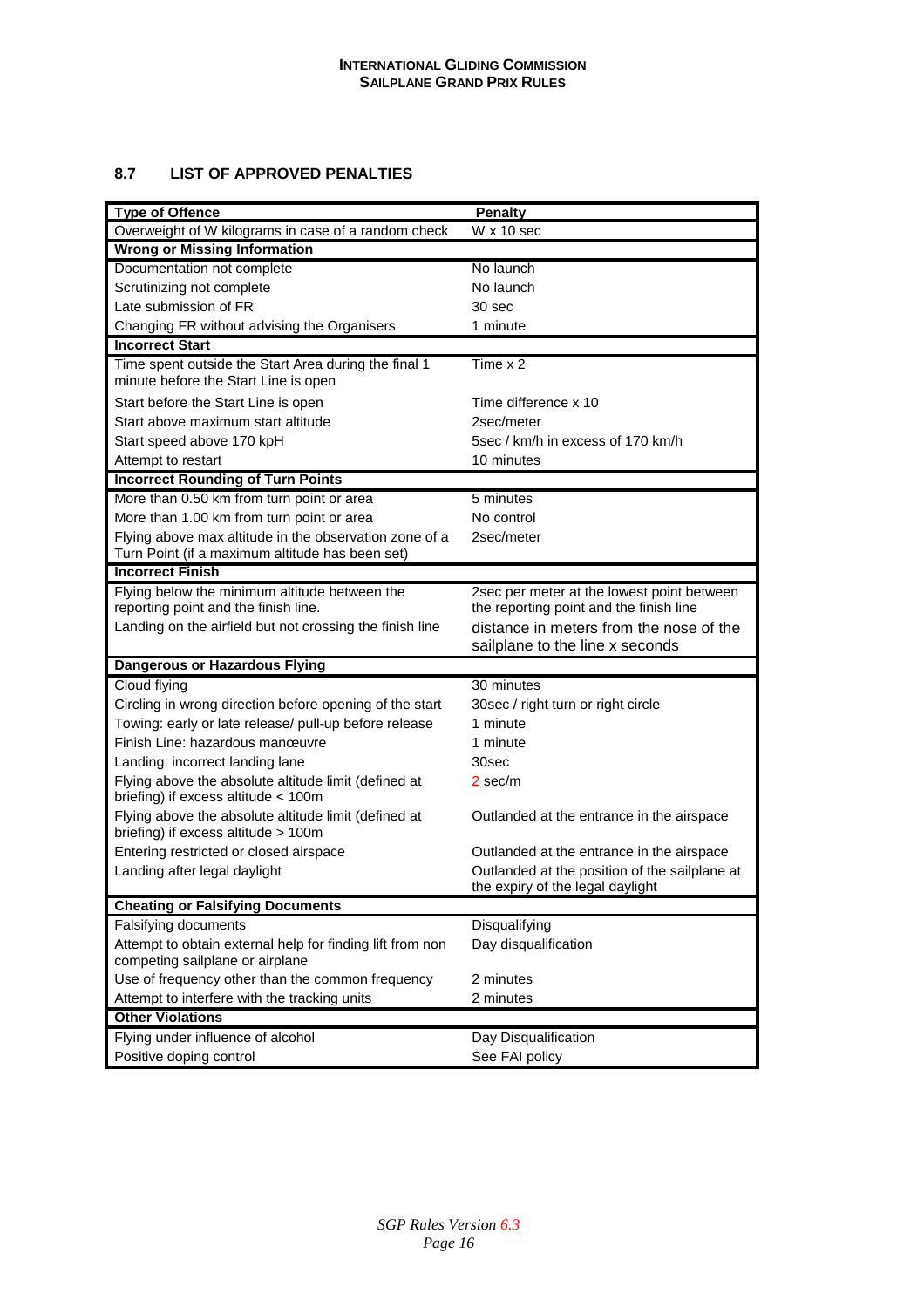# **PART 9 COMPLAINTS AND PROTESTS**

## **9.1 COMPLAINTS**

- 9.1.1 The purpose of a complaint is to obtain a correction without the need to make a formal protest.
- 9.1.2 At any time during the SGP a complaint may be made by a competitor to the SGP Director or his nominated Deputy. Such complaint shall be dealt with expeditiously.

# **9.2 PROTESTS**

- 9.2.1 Protests may not be filed against the SGP's Rules.
- 9.2.2 When dissatisfied with a penalty or the decision on a complaint made during the SGP a competitor has the right of protest to the Referee.
	- a. Such a protest shall be made in writing, in English, and shall contain the following elements:
		- (i) It shall refer to the decision, against which the protest is lodged,
		- (ii) It shall include reasons for the protest, and
		- (iii) It shall state the remedy sought by the protest.
	- b. A Protest, together with the Protest Fee of 150 Euros, shall be handed to the SGP Director or his nominated Deputy, by the competitor before the briefing of the day after the publication of the decision against which the protest is made (or within 1 hour after this publication on the last day)

# **9.3 TREATMENT OF PROTESTS**

- 9.3.1 The SGP Director shall deliver a protest to the Referee without delay.
	- a. The Referee shall give his decision within 24 hours (as soon as possible on the last day) of receiving the protest from the SGP Director.
	- b. The Referee shall hear both sides on the matter of any protest, applying correctly the Rules for the SGP and appropriate FAI Regulations. In considering the protest the Referee shall be provided with access to all persons and information to assist in their considerations.
	- c. The SGP Director is bound by the decision of the Referee.
	- d. The protest fee shall be returned only if the protest is upheld, or is withdrawn prior to the hearing by the Referee.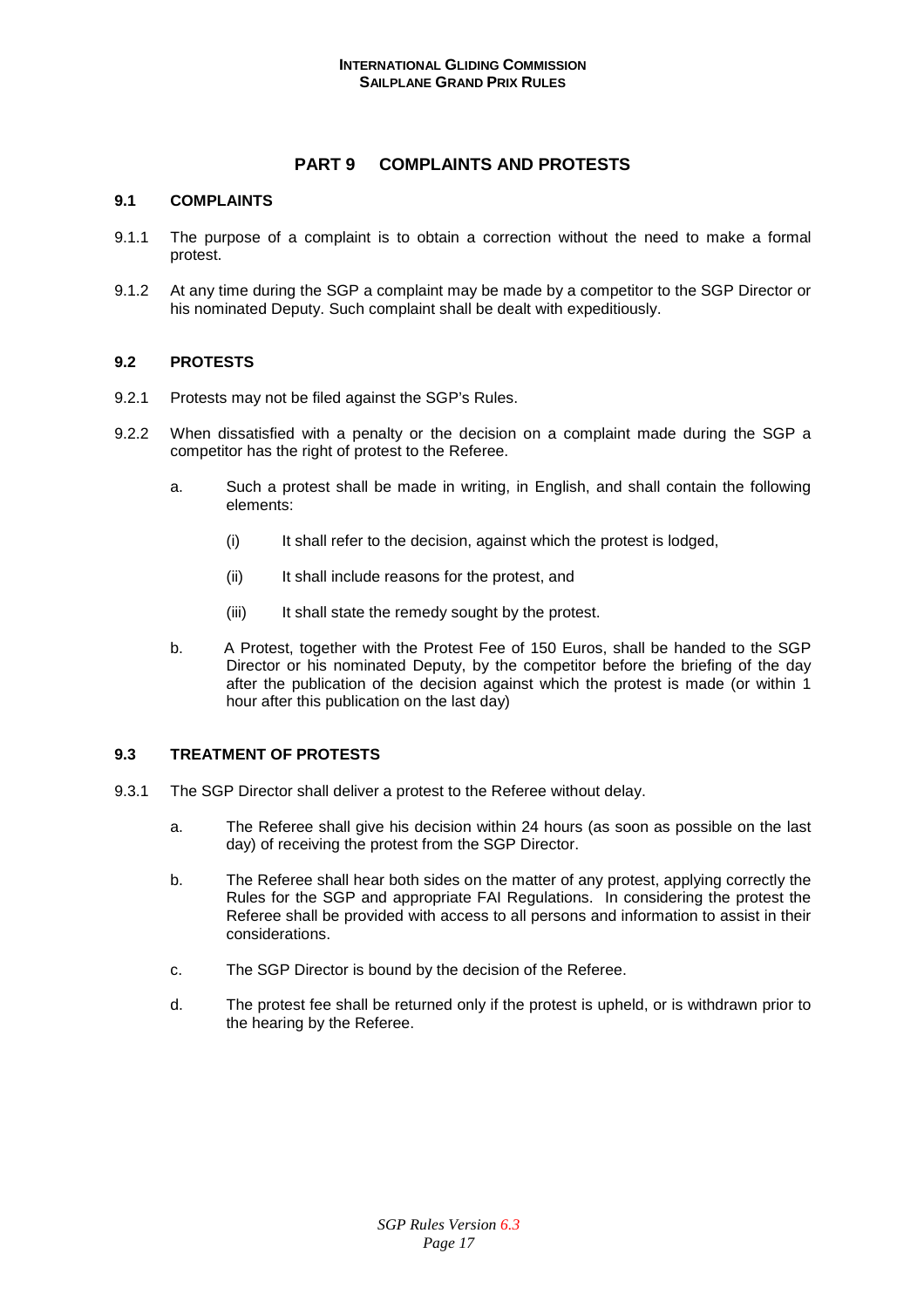# **PART 10 RESULTS**

### **10.1 RESULTS**

- 10.1.1 Definition of status of results:
	- a. Preliminary Results: Performances before any verification;
	- b. Unofficial Results: Preliminary results corrected following verification of flight records from all pilots receiving points and including penalties;
	- c. Final Results: Unofficial results corrected after expiry of the protest time and after all protests have been dealt with to include the consequences all decisions on these protests made by the Referee.
- 10.1.2 All Unofficial and Final Results shall be published with minimum delay clearly indicating the status of the result and the time of publication and with the pilots ranked by their performance for the day. Unofficial Results shall include the expiry time for protests and Unofficial Results and Final Results shall be signed by the SGP Director or his nominated Deputy. A short prizegiving ceremony, based on unofficial results, should be organised daily, no later than one hour after the arrival of the three first pilots.

# **10.2 VALIDITY OF THE RESULTS**

- 10.2.1 The cumulative scores of the Sailplane Grand Prix shall be final only after the Referee has confirmed their validity. They will be published before the Prizegiving is held.
- 10.2.2 The Results of the Grand Prix are valid if there were at least 3 valid competition days.